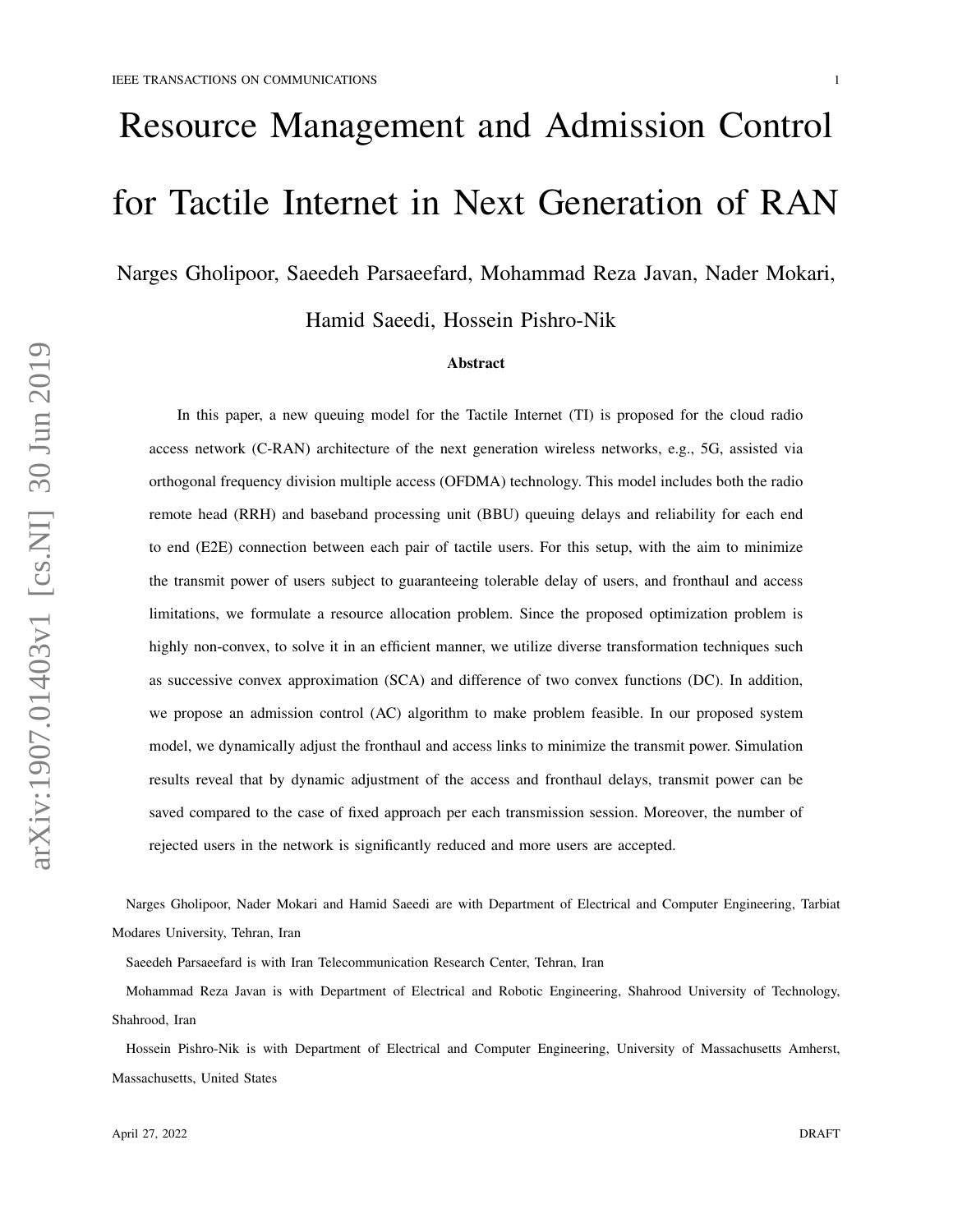#### Index Terms

Cloud Radio Access Network (C-RAN), Tactile Internet (TI), Admission Control (AC).

## I. INTRODUCTION

The Tactile Internet (TI) is a new service portfolio of the next generation of wireless networks, e.g., the fifth-generation (5G) wireless networks, where a novel communication paradigm is introduced. For instance, via the TI, touch sensation can be remotely transmitted. One of the most important requirements of TI service is ultra low end-to-end (E2E) delay, e.g., E2E delay should be less than one millisecond [1]–[4]. These requirements cannot be guaranteed via existing wireless networks such as fourth-generation (4G) wireless networks [4]. However, 5G platform via its own soft, virtualized, and cloud-based architecture can be leveraged to implement the TI services [1], [2].

For instance, via the concept of cloud radio access network (C-RAN) in 5G, spectral efficiency (SE) and energy efficiency (EE) along with cost can be efficiently optimized, where the baseband processing is performed by the baseband units (BBUs) which are connected to remote radio heads (RRHs) via the fronthaul links [5], [6]. Specifically, C-RAN reduces energy consumption and cost, and improves throughput in dense environment [7], [8]. Therefore, this RAN architecture is a proper environment for the implementation of the TI services in dense areas.

In 5G, due to the introduction of various services, each to be provided with a high quality of service (QoS) via the virtualization techniques, the concept of slice has been defined for each service in which each slice is a bundle of users with a specific set of QoS requirements [9], [10]. The slice concept adds flexibility to utilize resources which leads to higher SE and EE. However, in this concept, the isolation between slices should be preserved such that the activities of users of one slice do not have harmful effects on QoS of the users of other slices. One of the major issues in the slicing is how to translate the isolation concept to the proper notation for the networks procedures. There exists a large body of work for this translation, such as dynamic and static methods [9]–[11]. In this paper, we consider the minimum required data rate of each slice as a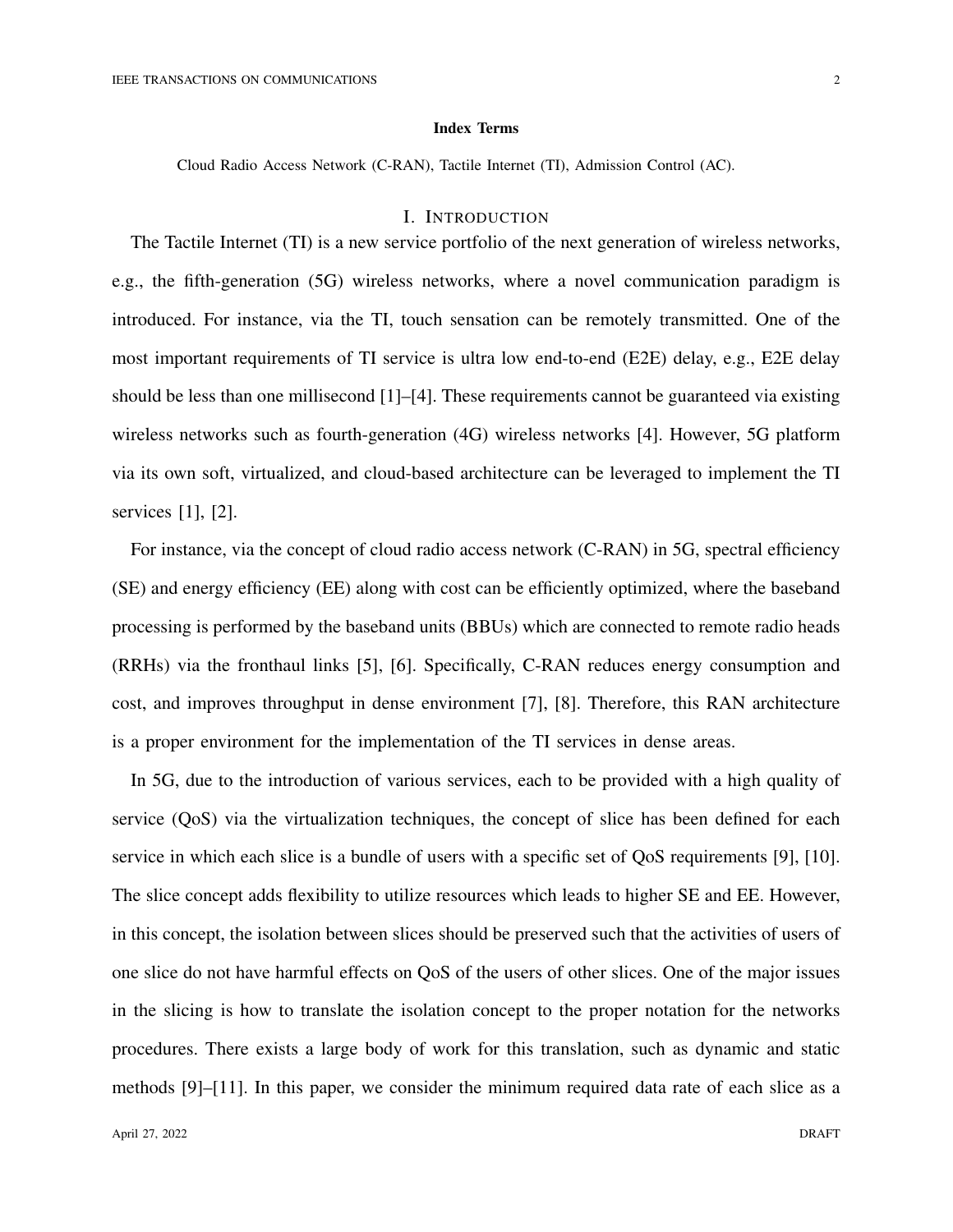means of preserving the isolation between slices [11], [12]. Obviously, for this setup due to the complexity of system architecture, diverse transmission parameters such as power, and different QoS requirements, the problem of resource allocation is highly essential which has drawn a lot of attention recently [3], [13]–[16]. For instance, in [13], a resource allocation problem for the TI in the Long-Term Evolution-Advanced (LTE-A) is investigated where the average queuing delay and queuing delay violation in one base station (BS) are optimized. Orthogonal frequency division multiple access (OFDMA) and single carrier frequency division multiple access (SC-FDMA) are considered for downlink (DL) and uplink (UL), respectively. A cross-layer resource allocation problem for the TI is proposed in [3] for single BS where the packet error probability, maximum allowable queuing delay violation probability, and packet dropping probability are jointly optimized with the objective to minimize the total transmit power subject to maximum allowable queuing delays. In [13], queuing delay, packet loss induced by queuing delay violation, packet error, and packet drop caused by channel fading are considered for analyzing the E2E delay of RAN. In [14], the effect of frequency diversity and spatial diversity on the transmission reliability in UL is studied in the TI service where the number of subcarriers, the bandwidth of each subcarrier, and the threshold for each user are optimized for minimizing the total bandwidth to ensure the transmission reliability. In [15], a multi-cell network based on frequency division multiple access (FDMA) with a fixed delay for backhaul is studied in the TI service. Moreover, queuing delay, delay violation probability, and decoding error probability are considered for analyzing the E2E delay of the TI service [15].

In the above-mentioned works, a network is considered in which for each user one queue at the BS is assumed. Therefore, by increasing the number of users, a lot of queues are needed at the BS for both UL and DL. However, given that the TI is assumed to be implemented in the 5G framework, it is necessary to consider C-RAN architecture. There exists a set of RRHs in the highly dense network which are connected to BBU center via fronthaul links. Furthermore, the results in the above works generally ignore the fronthaul delay. However, due to the importance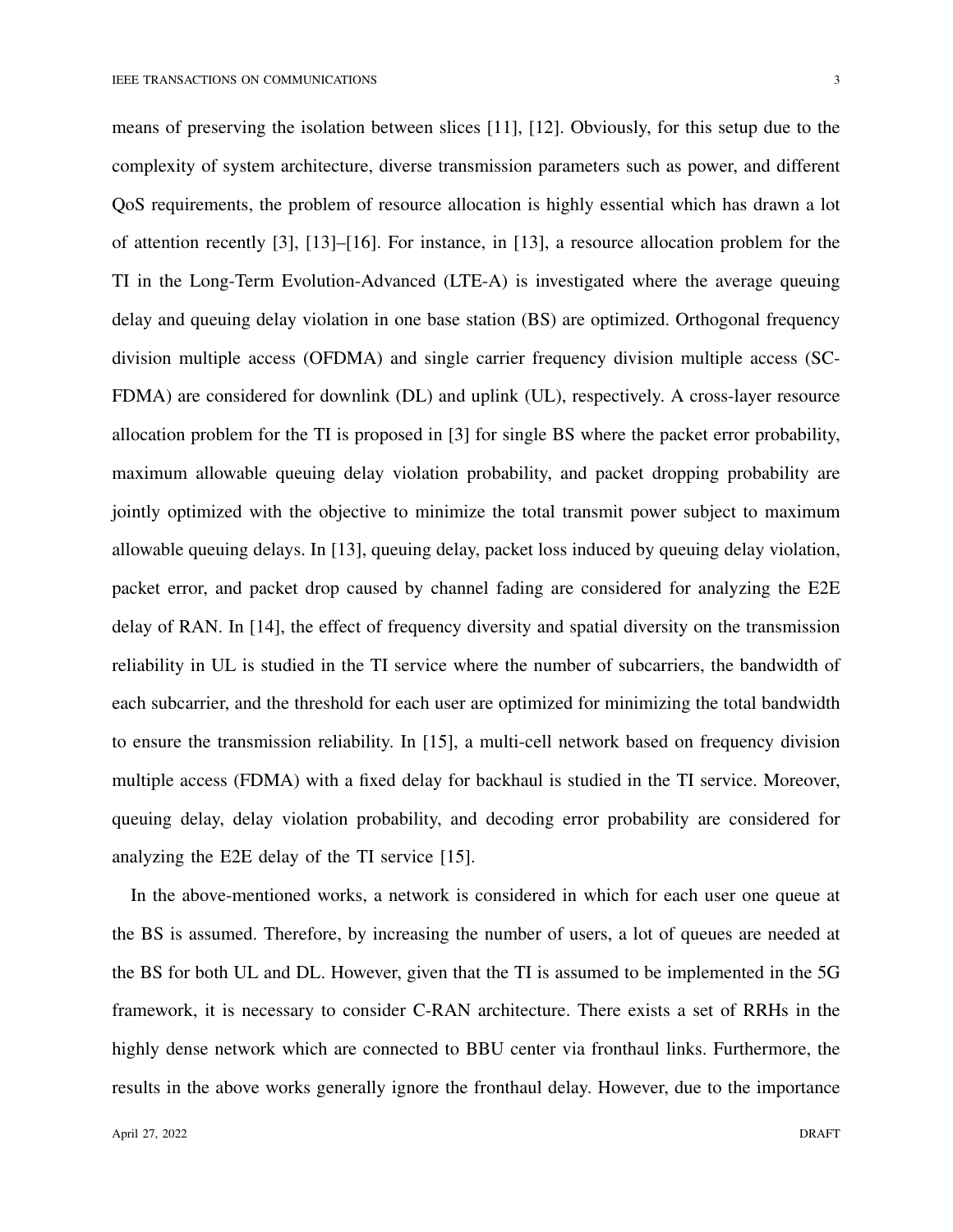of delay in the TI, it is crucial to consider queuing delay in fronthaul as well, otherwise, the resulting allocation of the resources may not practically fulfill the requirement of the TI.

To address the mentioned issues, we consider a C-RAN architecture serving a set of tactile users. The contributions of this paper are as follows, many of which have been considered for the first time in the TI:

- We propose a C-RAN scenario in ultra dense environment in 5G platform. This will impose new constraints to the system as far as the number of queues is concerned. For the considered C-RAN architecture, we propose a practical queuing model for sequential queues in the TI that can be implemented in realistic networks. Moreover, we consider slicing for the TI service in our work.
- Given that TI services are extremely delay sensitive, there is a possibility that due to high channel fading, the delay requirements is not met for some tactile users, i.e., the resource allocation problem is not feasible. To tackle this issue and reach an efficient solution, we propose an admission control (AC) where a set of users who has the worst condition to reach a feasible solution is not admitted.
- In contrast to [3], [13], [14] where the fronthaul delay is ignored, we take this delay into consideration. Moreover, we consider dynamic adjustment of the access and fronthaul delays based on channel state information (CSI) for each pair of users instead of fixed maximum delay values per each transmission part of our setup and show that it can significantly reduce the required total transmit power.

The rest of this paper is as follows. In Section II, the system model is described. In Section III, we formulate the optimization problem. Numerical results and simulation are presented in Section IV. Finally, Section V concludes the paper.

# II. SYSTEM MODEL

We consider a C-RAN network where all RRHs are connected to the BBU via fronthaul links. In this region, there exist several pairs of tactile users where each user aims to send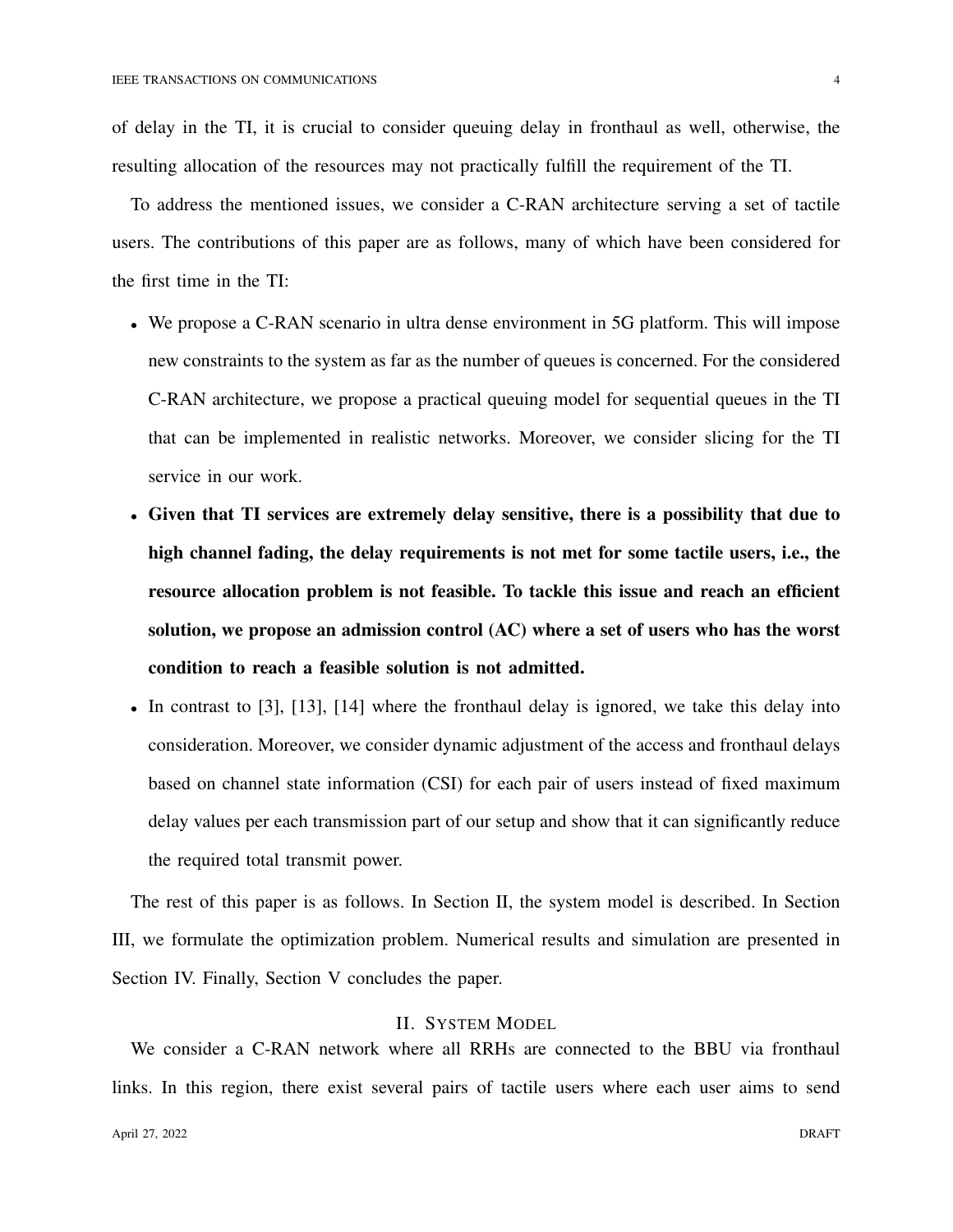

Fig. 1: The illustration of the considered network in which three slices with two RRHs are considered. Here as an example, a pair of tactile users is shown by the dotted circles.

its information to its paired tactile user via the closest RRH through the UL transmission link. Then, RRH sends the received data to the BBU via the fronthaul link. The BBU processes all the received data and then sends the data to the corresponding RRH of its paired tactile user. Finally, this RRH transmits the relevant message to the paired tactile user via the DL transmission link. Assume each RRH has only one queue for UL transmission and all the data of tactile users is stored in this queue. In addition, we consider only one queue in the BBU to store all received data from RRHs. In DL, we assume that each RRH has a queue for each user for sending data to the paired users.

As shown in Fig. 1, in the considered system model, we have  $\mathcal{J} = \{1, \ldots, J\}$  RRHs,  $\mathcal{S} =$  $\{1, \ldots, S\}$  slices, and  $\mathcal{I} = \{1, \ldots, I\}$  pairs of tactile users. Slice s contains  $\mathcal{I}_s = \{1, \ldots, I_s\}$ tactile users and the total number of tactile users in our system model is equal to  $\mathcal{I} = \bigcup_{s \in \mathcal{S}} \mathcal{I}_s$ pairs of users. The terms of access link and fronthaul link often are used to express the RRHuser connection and RRH-BBU connection, respectively. In order to reduce the cost of cabling, wireless fronthaul is used instead of fiber fronthaul [5], [17]. We assume that the fronthaul links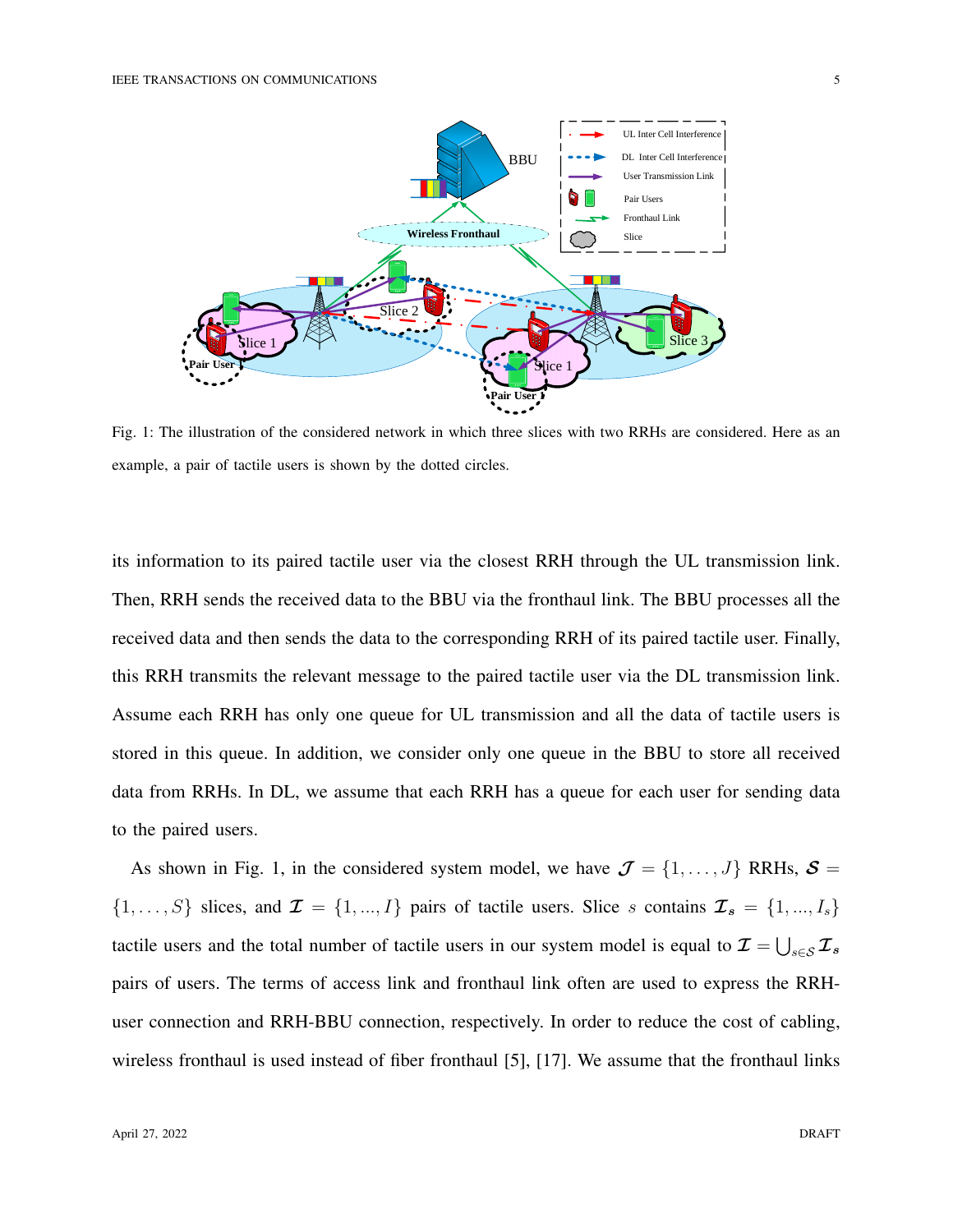are provided via wireless channels in an ultra-dense environment and that there exist two sets of subcarriers  $\mathcal{K}_1 = \{1, \ldots, K_1\}$  and  $\mathcal{K}_2 = \{1, \ldots, K_2\}$  for access and fronthaul links, respectively. Moreover, we define  $Q = \{UL, DL\}$  for simplicity. We consider a two-phase transmission; in the first phase, all tactile users send their data to the corresponding RRH and simultaneously all RRHs send their buffered data to the BBU via fronthaul links. In the second phase, all RRHs send data to the corresponding tactile users, and simultaneously, BBU sends the buffered data to all RRHs via fronthaul links. These two phases do not perform at the same frequency. Therefore, the proposed system model is based on the frequency division duplex (FDD) transmission mode in which each RRH can transmit and receive simultaneously in different frequencies. In order to isolate slices, a minimum required data rate for each slice s must be reserved [11], [18], [19]. By considering the above definitions, we can now proceed to review the system parameters.

Remark 1. *To estimate the CSI for DL transmission, pilot signals are transmitted via RRHs to all users. Then, each user sends the channel estimation to RRHs via feedback channels. To estimate the CSI for UL, pilot signals are transmitted via users to RRHs, and then, the channel estimations are sent to the users. For the CSI estimation, one of the proposed approaches in [20]–[22] can be applied.*

#### *A. Access Links Parameters*

We introduce a binary variable  $\tau_{i,k_1}^{s,j,q}$  $i_{i,k_1}^{s,j,q}$  which is set to 1 if subcarrier  $k_1$  is assigned to user i in slice s at RRH  $j$ , i.e.,

$$
\tau_{i,k_1}^{s,j,q} = \begin{cases} 1, & \text{if subcarrier } k_1 \text{ is assigned to user } i \text{ in slice } s \text{ at RRH } j \text{ and } q \in \mathcal{Q}, \\ 0, & \text{otherwise.} \end{cases}
$$

Since we deploy OFDMA in this setup, each subcarrier can be allocated to at most one user. Therefore, we have the following constraint:

$$
\text{C1: } \sum_{s \in \mathcal{S}} \sum_{i \in \mathcal{I}_s} \tau_{i,k_1}^{s,j,q} \leq 1, \forall j \in \mathcal{J}, k_1 \in \mathcal{K}_1, q \in \mathcal{Q}.
$$

April 27, 2022 DRAFT

.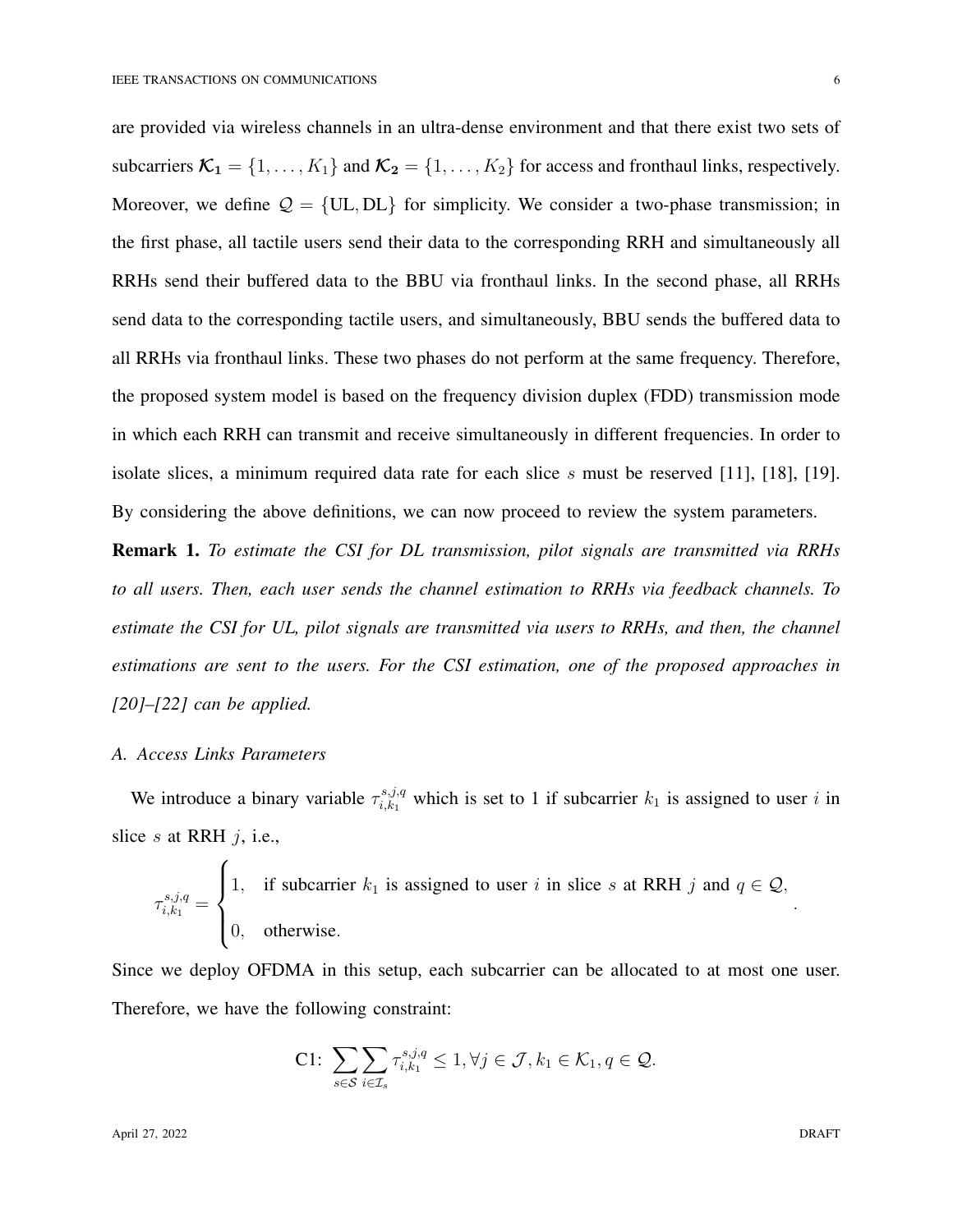Here, for all  $j \in \mathcal{J}$ ,  $k_1 \in \mathcal{K}_1$ ,  $s \in \mathcal{S}$ ,  $i \in \mathcal{I}_s$ , and  $q \in \mathcal{Q}$ , the achievable rate for user i on subcarrier  $k_1$  at RRH j can be calculated as [15], [23]

$$
r_{i,k_1}^{s,j,q} = \frac{w_{k_1}}{\ln 2} \left[ \ln(1 + \gamma_{i,k_1}^{s,j,q}) - \sqrt{\frac{V_{i,k_1}^{s,j,q}}{\phi w_{k_1}}} f_Q^{-1}(\varepsilon_{i,k_1}^{s,j,q}) \right],\tag{1}
$$

where  $\gamma_{i,k_1}^{s,j,q} = \frac{p_{i,k_1}^{s,j,q} h_{i,k_1}^{s,j,q}}{\sigma_{i}^{s,j,q} + I_{i}^{s,j,q}}$  $\sigma_{i,k_1}^{s,j,q}$ + $I_{i,k_1}^{s,j,q}$ , in which  $p_{i,k_1}^{s,j,q}$  $_{i,k_1}^{s,j,q}, h_{i,k_1}^{s,j,q}$  $_{i,k_1}^{s,j,q}$ , and  $\sigma_{i,k_1}^{s,j,q}$  $i_{i,k_1}^{s,j,q}$  represent the transmit power, channel power gain from RRH  $j$  to user  $i$  on subcarrier  $k_1$  in slice  $s$ , and noise power, respectively. Also,  $I_{i,k_1}^{s,j,q}$ <sup>is,j,q</sup> is the inter-cell interference which is equal to  $I_{i,k_1}^{s,j,q} = \sum_{k=1}^{n}$  $f{\in}{\mathcal{J}}/j$  $\sum$ v∈S  $\sum$  $u \in \mathcal{I}_v$  $\tau_{u.k_1}^{v,f,q}$  $v,f,q \overline{p}^{v,f,q}_{u,k_1}$  $_{u,k_1}^{v,f,q}h_{i,k_1}^{v,f,q}$  $v, J, q$ , Also  $\phi$ ,  $w_{k_1}$ , and  $f_Q^{-1}(.)$  represent time unit, the bandwidth of subcarrier  $k_1$ , and the inverse of Gaussian-Q function, respectively. Moreover,  $V_{i,k_1}^{s,j,q}$  $i_{i,k_1}^{s,j,q}$  is defined as  $V_{i,k_1}^{s,j,q} = 1 - \frac{1}{(1+\gamma^s)}$  $\frac{1}{(1+\gamma_{i,k_1}^{s,j,q})^2}$ . Moreover, in each time unit (short blocklength regime), the total number of transmitted bits of user  $i$  at RRH  $j$  in slice s over subcarrier  $k_1$  is  $\Omega = r_{i,k_1}^{s,j,q}$  $i_{i,k_1}^{s,j,q}$   $\phi$ . From (1), the error probability  $(\varepsilon_{i,k_1}^{s,j,q})$  $_{i,k_1}^{s,j,q}$  can be calculated as follows:

$$
\varepsilon_{i,k_1}^{s,j,q} = f_Q\left(\sqrt{\frac{w_{k_1}}{V_{i,k_1}^{s,j,q}}}\left[\ln(1+\gamma_{i,k_1}^{s,j,q}) - \frac{\ln 2\Omega}{w_{k_1}\phi}\right]\right), \forall j \in \mathcal{J}, k_1 \in \mathcal{K}_1, s \in \mathcal{S}, i \in \mathcal{I}_s, q \in \mathcal{Q}.\tag{2}
$$

Since the reliability is important for the TI services, we consider the following constraint:

C2: 
$$
\varepsilon_{i,k_1}^{s,j,q} \leq \xi, \forall j \in \mathcal{J}, k_1 \in \mathcal{K}_1, s \in \mathcal{S}, i \in \mathcal{I}_s, q \in \mathcal{Q},
$$

where  $\xi$  is error probability threshold. Given that the Q-function does not have a closed-form, we deploy approximation  $\Xi(\gamma^{s,j,q}_{i,k_1})$  $i_{i,k_1}^{s,j,q}$   $\approx f_Q\left(\frac{\ln(1+\gamma_{i,k_1}^{s,j,q})-\Omega/(w_{k_1}\phi)}{\sqrt{V^{s,j,q}(\ln 2)^2/(w_{k_1}\phi)}}\right)$  $\frac{\sqrt{V_{i,k_1}^{s,j,q}(\ln 2)^2/(w_{k_1}\phi)}}{\sqrt{V_{i,k_1}^{s,j,q}(\ln 2)^2/(w_{k_1}\phi)}}$ ) as follows [15], [23]:

$$
\Xi(\gamma_{i,k_1}^{s,j,q}) = \begin{cases}\n1, & \gamma_{i,k_1}^{s,j,q} \leq B_{k_1} - \frac{1}{2A_{k_1}\sqrt{w_{k_1}\phi}}, \\
1/2 - A_{k_1}\sqrt{w_{k_1}\phi}(\gamma_{i,k_1}^{s,j,q} - B_{k_1}), & B_{k_1} - \frac{1}{2A_{k_1}\sqrt{w_{k_1}\phi}} \leq \gamma_{i,k_1}^{s,j,q} \leq B_{k_1} + \frac{1}{2A_{k_1}\sqrt{w_{k_1}\phi}}, \\
0, & B_{k_1} + \frac{1}{2A_{k_1}\sqrt{w_{k_1}\phi}} \leq \gamma_{i,k_1}^{s,j,q},\n\end{cases} (3)
$$

where  $A_{k_1} = \frac{1}{\sqrt{2} \sqrt{2}}$  $2\pi$  $\overline{\phantom{a}}$  $\frac{1}{2^{2(\Omega/(w_{k_1}\phi))}-1}$  and  $B_{k_1}=2^{\Omega/(w_{k_1}\phi)}-1$ .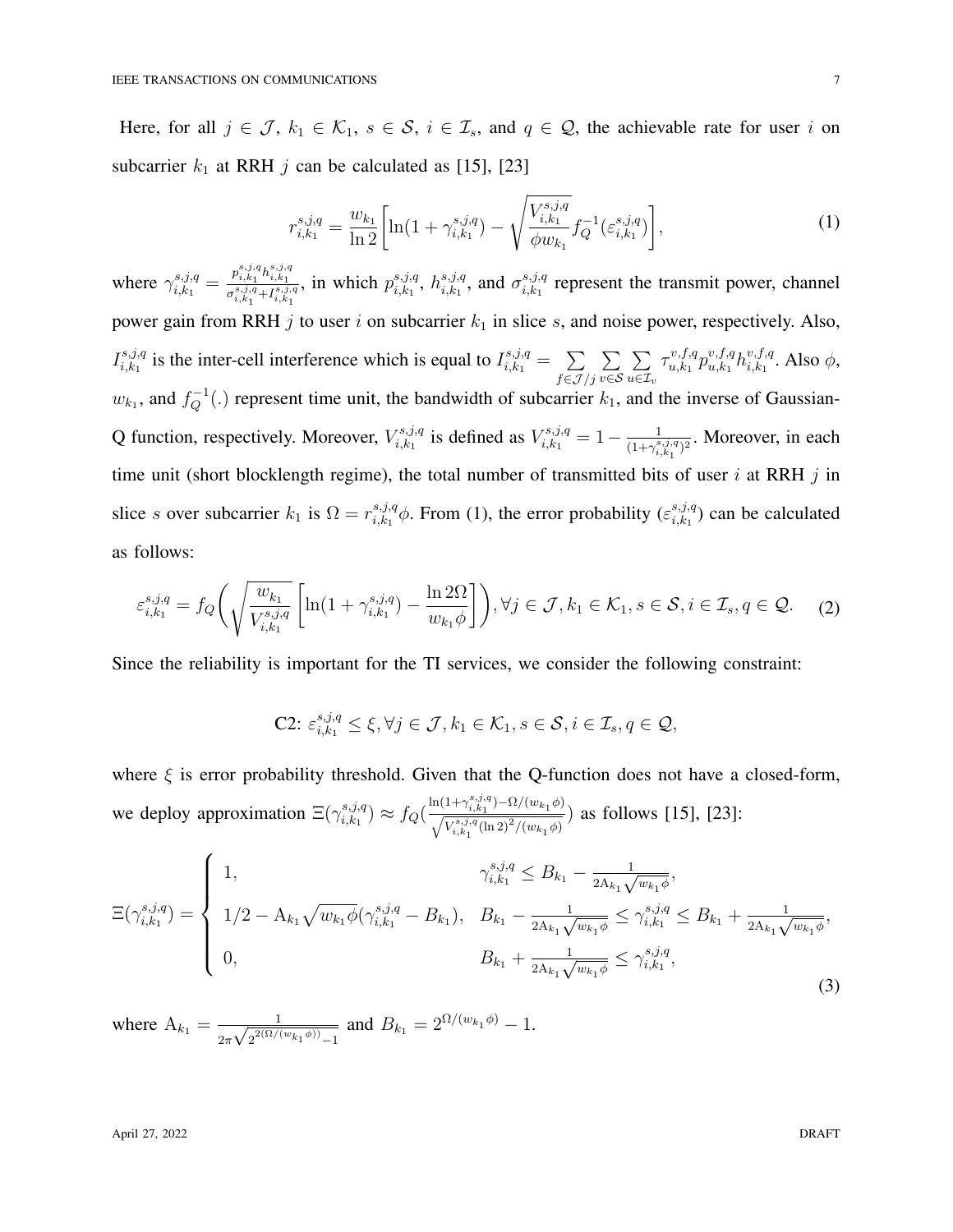The total achievable rate in the access links at RRH  $j$  is as follows:

$$
R_{\text{RRH}_j}^q = \sum_{s \in \mathcal{S}} \sum_{u \in \mathcal{I}_s} \sum_{k_1 \in \mathcal{K}_1} \tau_{u,k_1}^{s,j,q} \tau_{u,k_1}^{s,j,q}, \forall j \in \mathcal{J}, q \in \mathcal{Q}.
$$
 (4)

Due to the power limitation of each RRH in DL transmission, we have the following constraint:

$$
\text{C3: } \sum_{i \in \mathcal{I}} \sum_{s \in \mathcal{S}} \sum_{k_1 \in \mathcal{K}_1} \tau_{i,k_1}^{s,j,\text{DL}} p_{i,k_1}^{s,j,\text{DL}} \leq P_{\text{RRH}_j}^{\text{DL}}, \forall j \in \mathcal{J}.
$$

Moreover, due to the power limitation of each user, we have

$$
\text{C4: } \sum_{j \in \mathcal{J}} \sum_{s \in \mathcal{S}} \sum_{k_1 \in \mathcal{K}_1} \tau_{i,k_1}^{s,j,\text{UL}} p_{i,k_1}^{s,j,\text{UL}} \leq P_{\text{USER}_i}^{\text{UL}}, \forall i \in \mathcal{I}.
$$

#### *B. Fronthaul Links Parameters*

We introduce a binary variable  $x_{k_2}^{j,q}$  $\frac{j_{1}q_{2}}{k_{2}}$  denoting that subcarrier  $k_{2}$  is assigned to RRH j which is defined by

$$
x_{k_2}^{j,q} = \begin{cases} 1, & \text{if subcarrier } k_2 \text{ is assigned to RRH}_j \text{ and } q \in \mathcal{Q}, \\ 0, & \text{Otherwise.} \end{cases}
$$

Assuming that OFDMA is also deployed for the fronthaul links, again each subcarrier can be allocated to at most one RRH, and hence, we have the following constraint:

C5: 
$$
\sum_{j \in \mathcal{J}} x_{k_2}^{j,q} \leq 1, \forall k_2 \in \mathcal{K}_2, q \in \mathcal{Q}.
$$

The achievable rate for each RRH on subcarrier  $k_2$  is calculated as follows [15], [23]:

$$
r_{k_2}^{j,q} = \frac{w_{k_2}}{\ln 2} \left[ \ln(1 + \gamma_{k_2}^{j,q}) - \sqrt{\frac{V_{k_2}^{j,q}}{\phi w_{k_2}}} f_Q^{-1}(\varepsilon_{k_2}^{j,q}) \right], \forall j \in \mathcal{J}, k_2 \in \mathcal{K}_2, q \in \mathcal{Q},
$$
 (5)

where  $\gamma_{k_2}^{j,q}$  $\frac{j_{3}q}{k_{2}}$  is defined as  $\gamma_{k_{2}}^{j_{3}} = \frac{p_{k_{2}}^{j_{3}}p_{k_{2}}^{j_{3}}}{\sigma_{k_{3}}^{j_{3}}}$  $\sigma_{\sigma_{k_2}}^{i_2 \cdots i_{k_2}}$ ,  $\forall j \in \mathcal{J}, k_2 \in \mathcal{K}_2$ ,  $q \in \mathcal{Q}$ .  $w_{k_2}$  is the bandwidth of subcarrier  $k_2$  and  $V_{k_2}^{j,q}$  $\frac{k_2^{j,q}}{k_2}$  is defined as  $V_{k_2}^{j,q} = 1 - \frac{1}{(1+\gamma)}$  $\frac{1}{(1+\gamma_{k_2}^{j,q})^2}$ . In addition, in each time unit, the total number of transmitted bits is  $\tilde{\Omega} = r_{k_0}^{j,q}$  $\frac{\partial \mathcal{H}}{\partial k_2}$   $\phi$ . Similar to the previous subsection (II-A) and based on (5), the error probability  $\varepsilon_{k_2}^{j,q}$  $\frac{d^{3}, q}{k_2}$  can be calculated as follows:

$$
\text{C6: } \varepsilon_{k_2}^{j,q} \le \xi, \forall j \in \mathcal{J}, k_2 \in \mathcal{K}_2, q \in \mathcal{Q}. \tag{6}
$$

.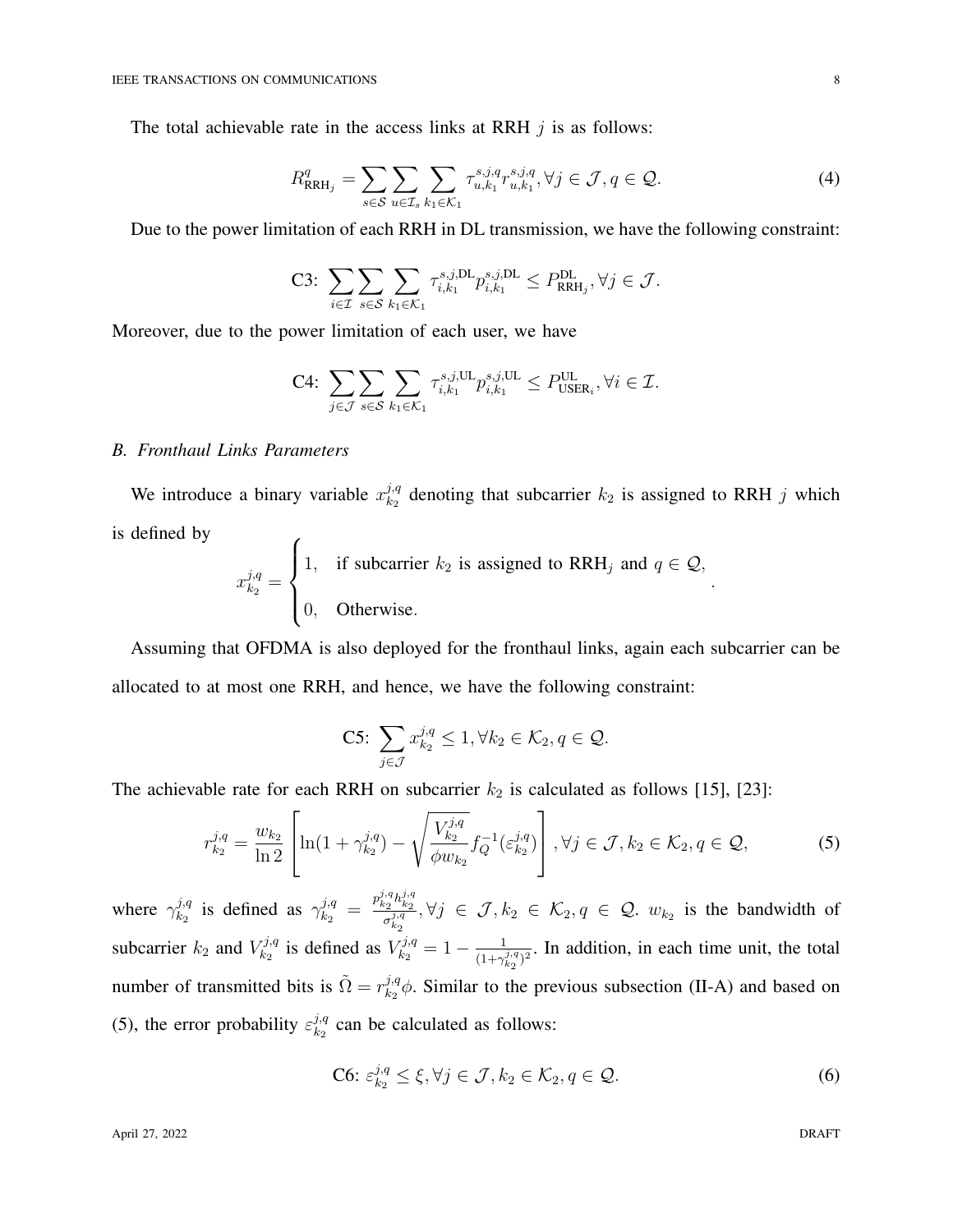

Fig. 2: Queuing model for our setup where each RRH has only one queue in UL transmission of its all users. RRHs send all data to the BBU Queue. In DL, each RRH has a specific queue for each user.

Given that the Q-function does not have a closed-form, we deploy approximation  $\tilde{\Xi}(\gamma_{k_2}^{j,q})$  $_{k_{2}}^{j,q})\,\approx$  $f_Q\left(\frac{\ln(1+\gamma_{k_2}^{j,q})-\Omega/(w_{k_2}\phi)}{\sqrt{\frac{r_{k_2}^{j,q}(1-\Omega)^2}{r_{k_2}^{j,q}(1-\Omega)^2}}\right)$  $\frac{\sqrt{V_{k_2}^{j,q}(\ln 2)^2/(w_{k_2}\phi)}}{\sqrt{V_{k_2}^{j,q}(\ln 2)^2/(w_{k_2}\phi)}}$ ) similar to the previous subsection (II-A).

The total achievable rate in the BBU is obtained as follows:

$$
R_{\text{BBU}}^q = \sum_{j \in \mathcal{J}} \sum_{k_2 \in \mathcal{K}_2} x_{k_2}^{j, q} r_{k_2}^{j, q}, \forall q \in \mathcal{Q}.\tag{7}
$$

Due to the power limitation of each RRH in UL transmission, we have

$$
\text{C7: } \sum_{k_2 \in \mathcal{K}_2} x_{k_2}^{j,\text{UL}} p_{k_2}^{j,\text{UL}} \leq P_{\text{RRH}_j}^{\text{UL}}, \forall j \in \mathcal{J}.
$$

Moreover, due to the power limitation of the BBU, we have

$$
\text{C8: } \sum_{j \in \mathcal{J}} \sum_{k_2 \in \mathcal{K}_2} x_{k_2}^{j, \text{DL}} p_{k_2}^{j, \text{DL}} \le P_{\text{BBU}}^{\text{DL}}.
$$

#### *C. Queuing Delay Model*

The total delay of this architecture consists of three components: delay resulting from UL queues at RRHs, BBU queue, and DL queues at RRHs, as shown in Fig. 2. Due to delay constraint in the TI service, we have

C9: 
$$
D_{\text{max}}^j + D_{\text{max}}^{i,j} + D_{\text{max}}^{BBU} \leq D_{i,j,s}^{\text{max}}, \forall i \in \mathcal{I}, j \in \mathcal{J}, s \in \mathcal{S},
$$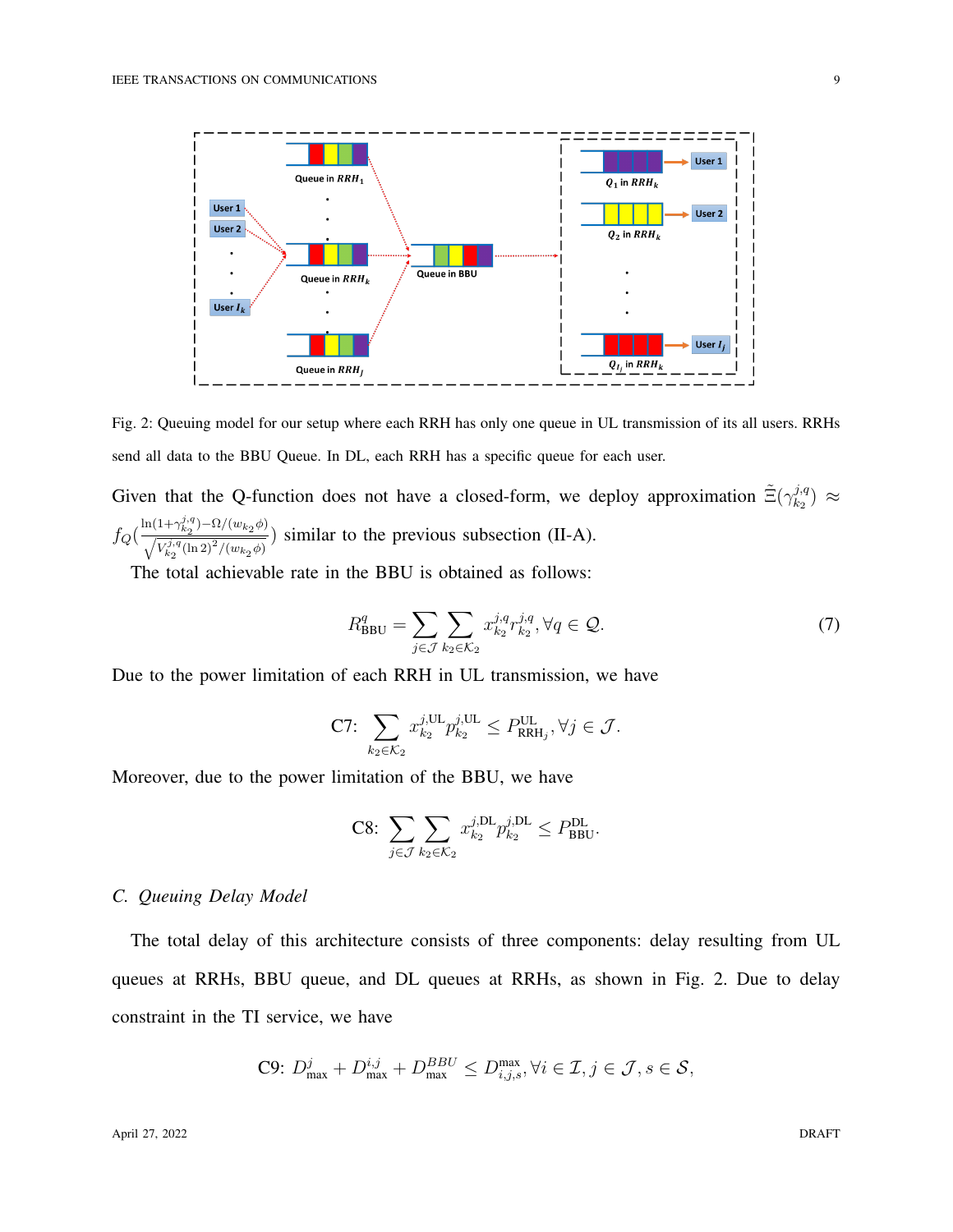where  $D_{\text{max}}^j$ ,  $D_{\text{max}}^{i,j}$ ,  $D_{\text{max}}^{BBU}$ , and  $D_{i,j,s}^{\text{max}}$  are the delays of UL queues at RRHs, BBU queue, DL queues at RRH, and the total delay, respectively.

*1) UL Queuing Delay:* The aggregation of receiving bits from several nodes can be modeled as a Poisson process [3], [24]. The effective bandwidth for a Poisson arrival process in RRH  $j$ is defined as [3], [24], [25]

$$
E_B^j(\theta_j) = \lambda_j \frac{(e^{\theta_j} - 1)}{\theta_j}, \forall j \in \mathcal{J},
$$

where  $\theta_j$  is the statistical QoS exponent of the  $j^{\text{th}}$  RRH. A larger  $\theta_j$  indicates a more stringent QoS and a smaller  $\theta_j$  implies a looser QoS requirement.  $\lambda_j$  is the number of bits arrived at RRH *j* queue defined as  $\lambda_j = \sum$ s∈S  $\sum$  $u \in \mathcal{I}_s$  $\sum$  $k_1 \in \mathcal{K}_1$  $r_{u,k_1}^{s,j,\mathrm{UL}}$  $\{S_{u,k_1},\ldots,S_{u,k_n}\}\in\mathcal{J}$ . The probability of queuing delay violation for RRH  $j$  can be approximated as

$$
\epsilon_1^j = \Pr\{D_j > D_{\text{max}}^j\} = \eta_1 \exp(-\theta_j E_B^j(\theta_j) D_{\text{max}}^j),\tag{8}
$$

for all  $j \in \mathcal{J}$  where  $D_j$  is the j<sup>th</sup> RRH delay,  $D_{\text{max}}^j$  is the maximum delay, and  $\eta_1$  is the non-empty buffer probability. Equation (8) can be simplified to

$$
\exp(-\theta_j E_B^j(\theta_j)D_{\max}) = \exp(-\theta_j \lambda_j \frac{(e^{\theta_j}-1)}{\theta_j} D_{\max}^j) = \exp(-\lambda_j (e^{\theta_j}-1) D_{\max}^j) \le \delta_1.
$$

Therefore, we have

C10: 
$$
\sum_{s \in \mathcal{S}} \sum_{u \in \mathcal{I}_s} \sum_{k_1 \in \mathcal{K}_1} r_{u,k_1}^{s,j,\text{UL}} \ge \frac{\ln(1/\delta_1)}{(e^{\theta_j} - 1)D_{\text{max}}^j}, \forall j \in \mathcal{J}.
$$

*2) BBU Queuing Delay:* We consider a queue for all RRHs at the BBU for processing data. Therefore, the formulas in the previous section can also be used for this section. The effective bandwidth for each queue in BBU is  $E_B^{BBU}(\theta_{BBU}) = \Lambda_{BBU} \frac{(e^{\theta_{BBU}}-1)}{\theta_{BBU}}$  $\frac{\text{BBU}-1}{\theta_{\text{BBU}}}$ , where  $\theta_{\text{BBU}}$  is the statistical QoS exponent in the BBU and  $\Lambda_{\text{BBU}}$  is the number of bits arrived at the queue in the BBU which is defined as  $\Lambda_{\text{BBU}} = \sum$ j∈J  $\sum$  $k_2∈\mathcal{K}_2$  $r_{k_2}^{j,\mathrm{UL}}$  $u_{k_2}^{j,UL}$ . The probability of queuing delay violation at the BBU can be approximated as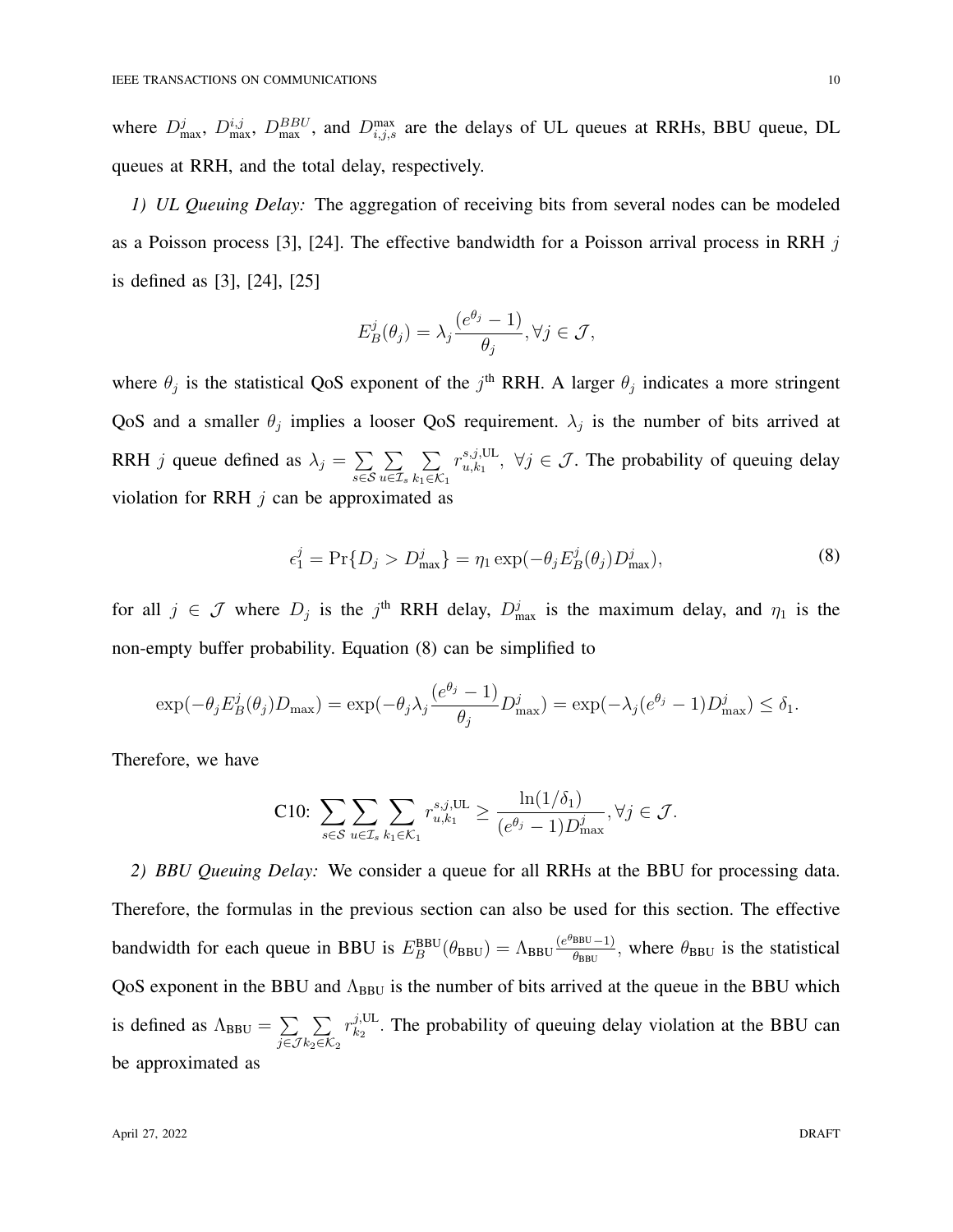$$
\epsilon_{\text{BBU}} = \Pr\{D_{\text{BBU}} > D_{\text{max}}^{\text{BBU}}\} = \eta_2 \exp(-\theta_{\text{BBU}}^* E_B^{\text{BBU}}(\theta_{\text{BBU}}) D_{\text{max}}^{\text{BBU}}),\tag{9}
$$

where  $\eta_2$  is the non-empty buffer probability. Equation (9) can be simplified to

$$
\exp(-\theta_{\text{BBU}}^* E_B^{\text{BBU}}(\theta_{\text{BBU}}) D_{\text{max}}^{\text{BBU}}) = \exp(-\theta_{\text{BBU}}^* \Lambda_{\text{BBU}} \frac{(e^{\theta_{\text{BBU}}} - 1)}{\theta_{\text{BBU}}} D_{\text{max}}^{\text{BBU}}) \le \delta_2.
$$

Therefore, we have

$$
\text{C11: } \sum_{j \in \mathcal{J}k_2 \in \mathcal{K}_2} r_{k_2}^{j,\text{UL}} \ge \frac{\ln(1/\delta_2)}{(e^{\theta_{\text{BBU}}} - 1)D_{\text{max}}^{\text{BBU}}}.
$$

3) DL Queuing Delay: The effective bandwidth for each user in RRH j is defined as  $E_B^{i,j}$  $_{B}^{i,j}(\theta _{i}^{j}% \theta _{j}^{\prime \prime }\theta _{j}^{\prime \prime }\theta _{j}^{\prime \prime \prime }\theta _{j}^{\prime \prime \prime }\theta _{j}^{\prime \prime \prime }\theta _{j}^{\prime \prime \prime }\theta _{j}^{\prime \prime \prime }\theta _{j}^{\prime \prime \prime }\theta _{j}^{\prime \prime \prime }\theta _{j}^{\prime \prime \prime }\theta _{j}^{\prime \prime \prime }\theta _{j}^{\prime \prime \prime }\theta _{j}^{\prime \prime \prime }\theta _{j}^{\prime \prime \prime }\theta _{j}^{\prime \prime \prime }\theta _{j}^{\prime \prime \prime$  $\binom{J}{i}$  =  $\lambda_i^j$ i  $(e^{\theta_i^j}-1)$  $\frac{\partial \tilde{f}_i - 1}{\partial \theta_i^j}, \ \forall i \in \mathcal{I}, j \in \mathcal{J}, \text{ where } \theta_i^j$  $i$  is the statistical QoS exponent of the  $i<sup>th</sup>$  user in RRH j and  $\lambda_i^j$  $i$  is the number of bits arrived at user i queue in RRH j which is defined as  $\lambda_i^j =$  $\sum$ s∈S  $\sum$  $u \in \mathcal{I}_s$  $\sum$  $k_1 \in \mathcal{K}_1$  $r_{u.k_1}^{s,j,\text{DL}}$  $\{x_{u,k_1}, \forall i \in \mathcal{I}, j \in \mathcal{J}$ . The probability of queuing delay violation for user i can be approximated as

$$
\epsilon_3^{i,j} = \Pr\{D_i^j > D_{\text{max}}^{i,j}\} = \eta_3 \exp(-\theta_i^j E_B^{i,j}(\theta_i^j) D_{\text{max}}), \forall i \in \mathcal{I}, j \in \mathcal{J},\tag{10}
$$

where  $D_i^j$  $i$  is the i<sup>th</sup> user delay in RRH j and  $\eta_3$  is the non-empty buffer probability. Equation (10) can simplified to

$$
\exp(-\theta_i^j E_B^{i,j}(\theta_i^j) D_{\max}^{i,j}) = \exp(-\theta_i^j \lambda_i^j \frac{(e^{\theta_i^j} - 1)}{\theta_i^j} D_{\max}) = \exp(-\lambda_i^j (e^{\theta_i^j} - 1) D_{\max}^{i,j}) \le \delta_3.
$$

Therefore, we have C12:  $\sum$  $k_1 \in \mathcal{K}_1$  $r_{u,k_1}^{s,j,\text{DL}} \geq \frac{\ln(1/\delta_3)}{(\theta^j-1)\text{D}^3}$  $(e^{\theta_i^j}-1)D_{\max}^{i,j}$  $, \forall i \in \mathcal{I}, \forall j \in \mathcal{J}.$ 

In order to avoid bit dropping, the output rate of queues must be greater than the input rate of queues. Therefore, we have two following constraints:

C13: 
$$
\sum_{s \in \mathcal{S}} \sum_{u \in \mathcal{I}_s} \sum_{j \in \mathcal{J}} \sum_{k_1 \in \mathcal{K}_1} \tau_{u,k_1}^{s,j,\text{UL}} r_{u,k_1}^{s,j,\text{UL}} \leq \sum_{j \in \mathcal{J}} \sum_{k_2 \in \mathcal{K}_2} x_{k_2}^{j,\text{UL}} r_{k_2}^{j,\text{UL}},
$$
  
C14: 
$$
\sum_{j \in \mathcal{J}} \sum_{k_2 \in \mathcal{K}_2} x_{k_2}^{j,\text{DL}} r_{k_2}^{j,\text{DL}} \leq \sum_{s \in \mathcal{S}} \sum_{u \in \mathcal{I}_s} \sum_{j \in \mathcal{J}} \sum_{k_1 \in \mathcal{K}_1} \tau_{u,k_1}^{s,j,\text{DL}} r_{u,k_1}^{s,j,\text{DL}}.
$$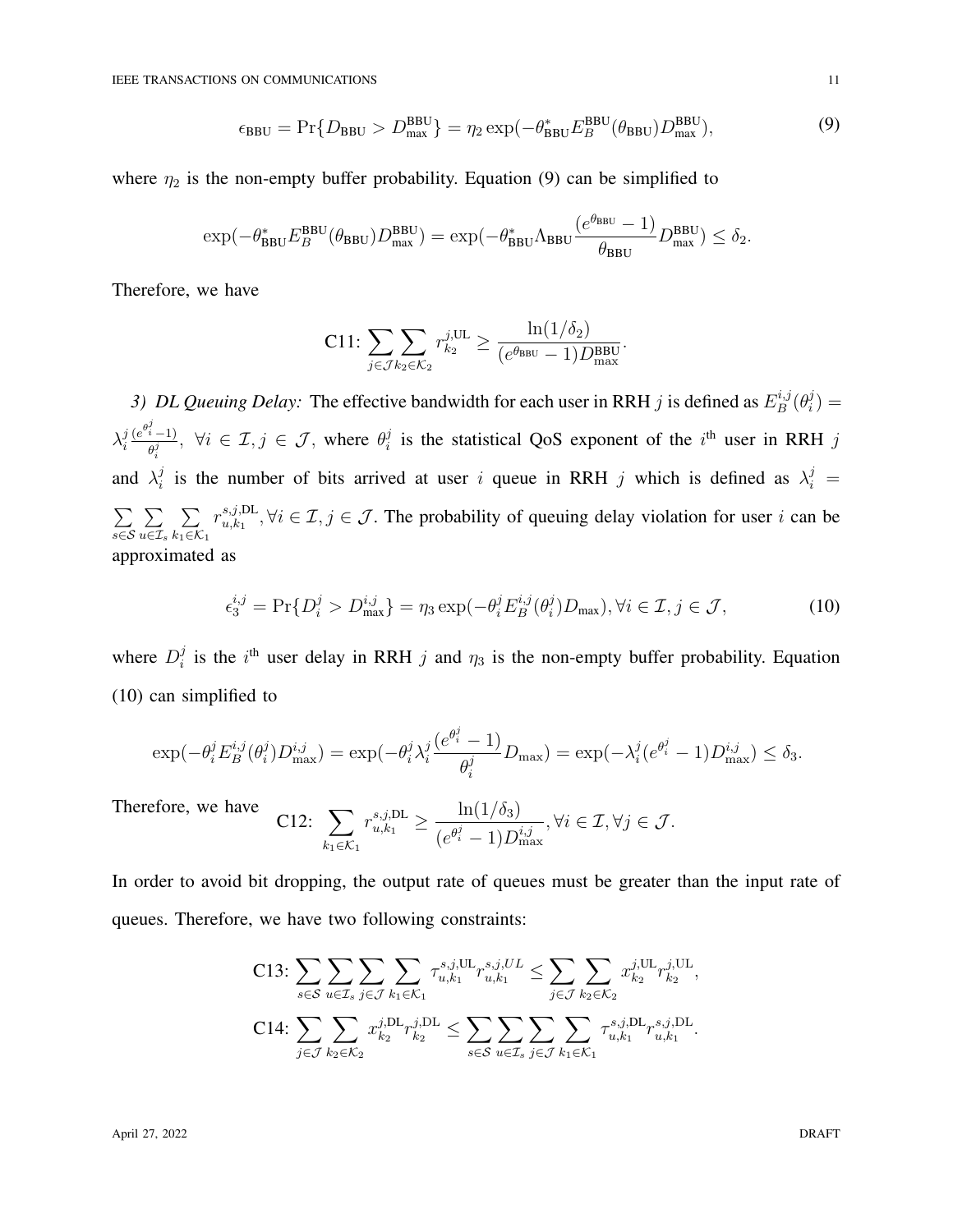#### III. OPTIMIZATION PROBLEM FORMULATION

In this section, our aim is to allocate resources to minimize the overall power consumption in our setup by considering a bounded delay constraint to satisfy the E2E delay requirements. Based on the mentioned constraints C1-C14, the optimization problem can be written as

$$
\min_{\mathbf{P},\mathbf{T},\mathbf{X},\mathbf{D}} \sum_{j\in\mathcal{J}} \sum_{k_2\in\mathcal{K}_2} \sum_{s\in\mathcal{S}} \sum_{u\in\mathcal{I}_s} \sum_{k_1\in\mathcal{K}_1} x_{k_2}^{j,\text{UL}} p_{k_2}^{j,\text{UL}} + x_{k_2}^{j,\text{UL}} p_{k_2}^{j,\text{UL}} + \tau_{u,k_1}^{s,j,\text{DL}} p_{u,k_1}^{s,j,\text{DL}} + \tau_{u,k_1}^{s,j,\text{UL}} p_{u,k_1}^{s,j,\text{UL}} \tag{11}
$$

s.t. :  $(C1)$ - $(C14)$ ,

C15: 
$$
\sum_{k_1 \in \mathcal{K}_1} \sum_{u \in \mathcal{I}_s} \sum_{j \in \mathcal{J}} \tau_{u,k_1}^{s,j,q} r_{u,k_1}^{s,j,q} \geq R_{\text{rsv}}^{s,q}, \forall s \in \mathcal{S}, q \in \mathcal{Q}.
$$

The optimization variables in (11) are subcarrier allocation, power allocation, and delay adjustment for different users in the access and fronthaul as well as in both UL and DL where  $P, T, X$ , and  $D$  are the transmit power, the access subcarrier allocation, fronthaul subcarrier allocation, and delay vector for users, respectively. The rate constraint C15 is used to isolate the network slices.

In problem (11), the rate is a non-convex function, which leads to the non-convexity of the problem. In addition, this problem contains both discrete and continuous variables, which makes the problem more challenging. Therefore, we resort to an alternate method to propose an efficient iterative algorithm [26], [27] with three subproblems, namely, subcarrier allocation subproblem, power allocation subproblem, and delay adjustment subproblem which will be explained in the followings.

## IV. AN EFFICIENT ITERATIVE ALGORITHM

Due to the complex nature of (11), and specially having C9-C15, obtaining feasible initial values for problem (11) is not trivial. Therefore, to find a feasible point for Problem (11), we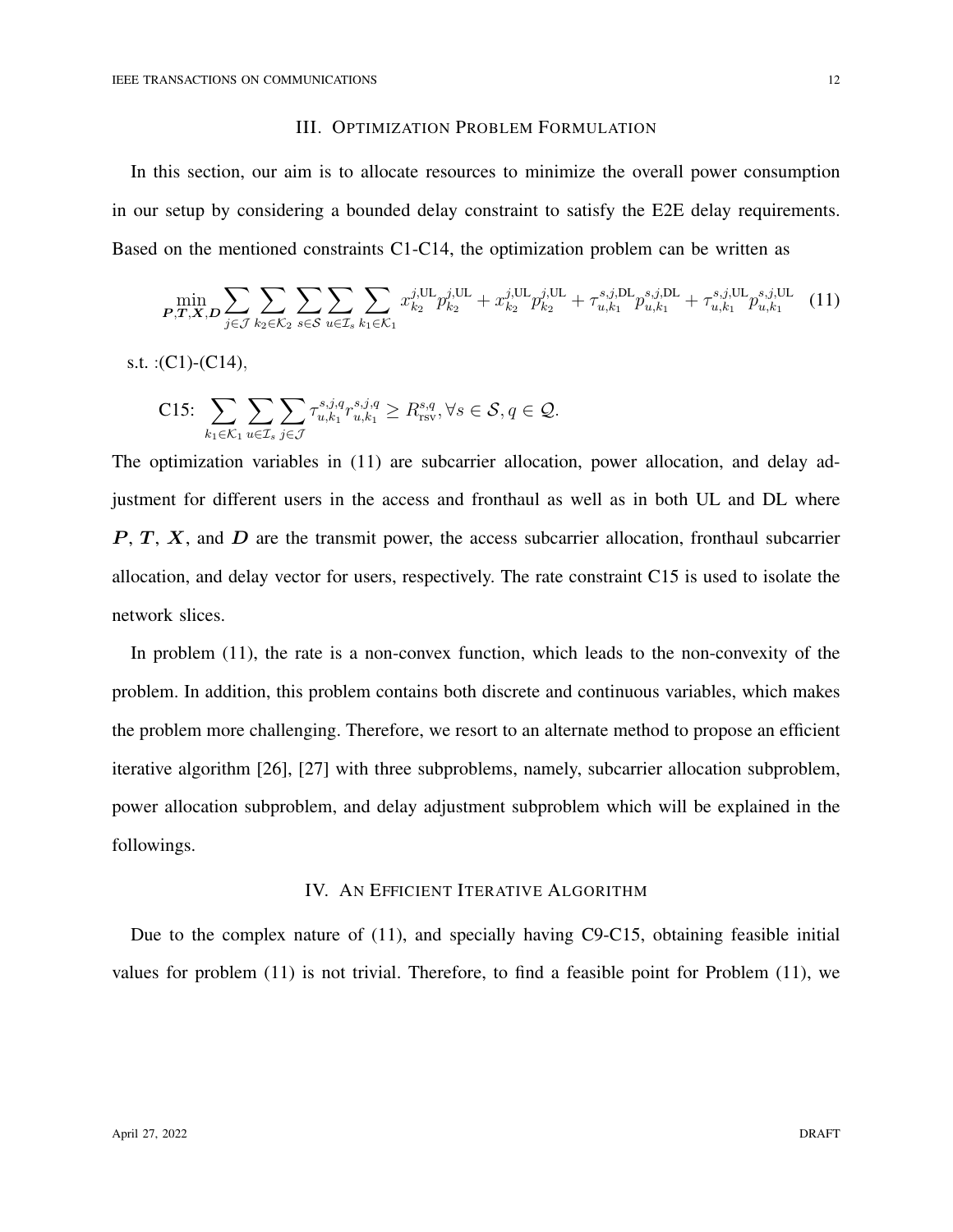propose to solve the following optimization problem instead of Problem (11):

$$
\min_{\mathbf{P},\mathbf{T},\mathbf{X},\mathbf{D},\alpha} \sum_{j\in\mathcal{J}} \sum_{k_2\in\mathcal{K}_2} \sum_{s\in\mathcal{S}} \sum_{u\in\mathcal{I}_s} \sum_{k_1\in\mathcal{K}_1} x_{k_2}^{j,\text{UL}} p_{k_2}^{j,\text{UL}} + x_{k_2}^{j,\text{UL}} p_{k_2}^{j,\text{UL}} + \tau_{u,k_1}^{s,j,\text{DL}} p_{u,k_1}^{s,j,\text{DL}} + \tau_{u,k_1}^{s,j,\text{UL}} p_{u,k_1}^{s,j,\text{UL}} + M\alpha_{u,k_1}^{s,j}
$$

s.t. :(C1),(C3-C9),C11, (12)

$$
\tilde{C}2: 1 - \exp\left(-\frac{\gamma^{\min}}{\bar{\gamma}_{i,k_1}^{s,j,q}}\right) \leq \xi + \alpha_{i,k_1}^{s,j},
$$
\n
$$
\tilde{C}10: \sum_{s \in S} \sum_{u \in \mathcal{I}_s} \sum_{k_1 \in \mathcal{K}_1} r_{u,k_1}^{s,j,UL} + \alpha_{u,k_1}^{s,j} \geq \frac{\ln(1/\delta_1)}{(e^{\theta_j} - 1)D_{\max}^j}, \forall j \in \mathcal{J},
$$
\n
$$
\tilde{C}12: \sum_{k_1 \in \mathcal{K}_1} r_{u,k_1}^{s,j,UL} + \alpha_{u,k_1}^{s,j} \geq \frac{\ln(1/\delta_3)}{(e^{\theta_i^j} - 1)D_{\max}^{i,j}}, \forall i \in \mathcal{I}, \forall j \in \mathcal{J},
$$
\n
$$
\tilde{C}13: \sum_{s \in S} \sum_{u \in \mathcal{I}_s} \sum_{j \in \mathcal{J}} \sum_{k_1 \in \mathcal{K}_1} \tau_{u,k_1}^{s,j,UL} r_{u,k_1}^{s,j,UL} - \alpha_{u,k_1}^{s,j} \leq \sum_{j \in \mathcal{J}} \sum_{k_2 \in \mathcal{K}_2} x_{k_2}^{j,UL} r_{k_2}^{j,UL},
$$
\n
$$
\tilde{C}14: \sum_{j \in \mathcal{J}} \sum_{k_2 \in \mathcal{K}_2} x_{k_2}^{j,DL} r_{k_2}^{j,DL} \leq \sum_{s \in S} \sum_{u \in \mathcal{I}_s} \sum_{j \in \mathcal{J}} \sum_{k_1 \in \mathcal{K}_1} \tau_{u,k_1}^{s,j,DL} r_{u,k_1}^{s,j,DL} + \alpha_{u,k_1}^{s,j},
$$
\n
$$
\tilde{C}15: \sum_{k_1 \in \mathcal{K}_1} \sum_{u \in \mathcal{I}_s} \sum_{j \in \mathcal{J}} \tau_{u,k_1}^{s,j,q} r_{u,k_1}^{s,j,q} + \alpha_{u,k_1}^{s,j} \geq R_{\text{rsv}}^{s,q}, \forall s \in \mathcal{S}, q \in \mathcal{Q}
$$

where  $\alpha \geq 0$  is an elastic variable and if the original problem (11) is feasible, the optimal value is  $\alpha^* = 0$ . Moreover, M is a large coefficient, i.e.,  $M \gg 1$ . By using this variable, in this section, we propose an AC method to reject users who make the problem infeasible based on a defined criterion and guarantee the QoS of other users. (12) is also non-convex and we utilize an iterative algorithm based on the difference of two convex (DC) approximation. To solve (12), we set all the initial values except  $\alpha$  to zero and set  $\alpha$  to a large value which is a feasible point of (12). After deriving the solution of (12), we check out if the constraints hold or not. If these constraints hold and  $\alpha^* = 0$ , the derived solution of (12) is an initial value of (11); otherwise, we run the admission control to remove a user and then repeat this procedure.

As mentioned earlier, to solve (12), we deploy an iterative algorithm that divides the problem into four subproblems and solve them alternately [26], [27]. This procedure is presented in Algorithm.1. Let z be the iteration number and  $P^{(0)}$ ,  $X^{(0)}$ , and  $T^{(0)}$  be the initial values. In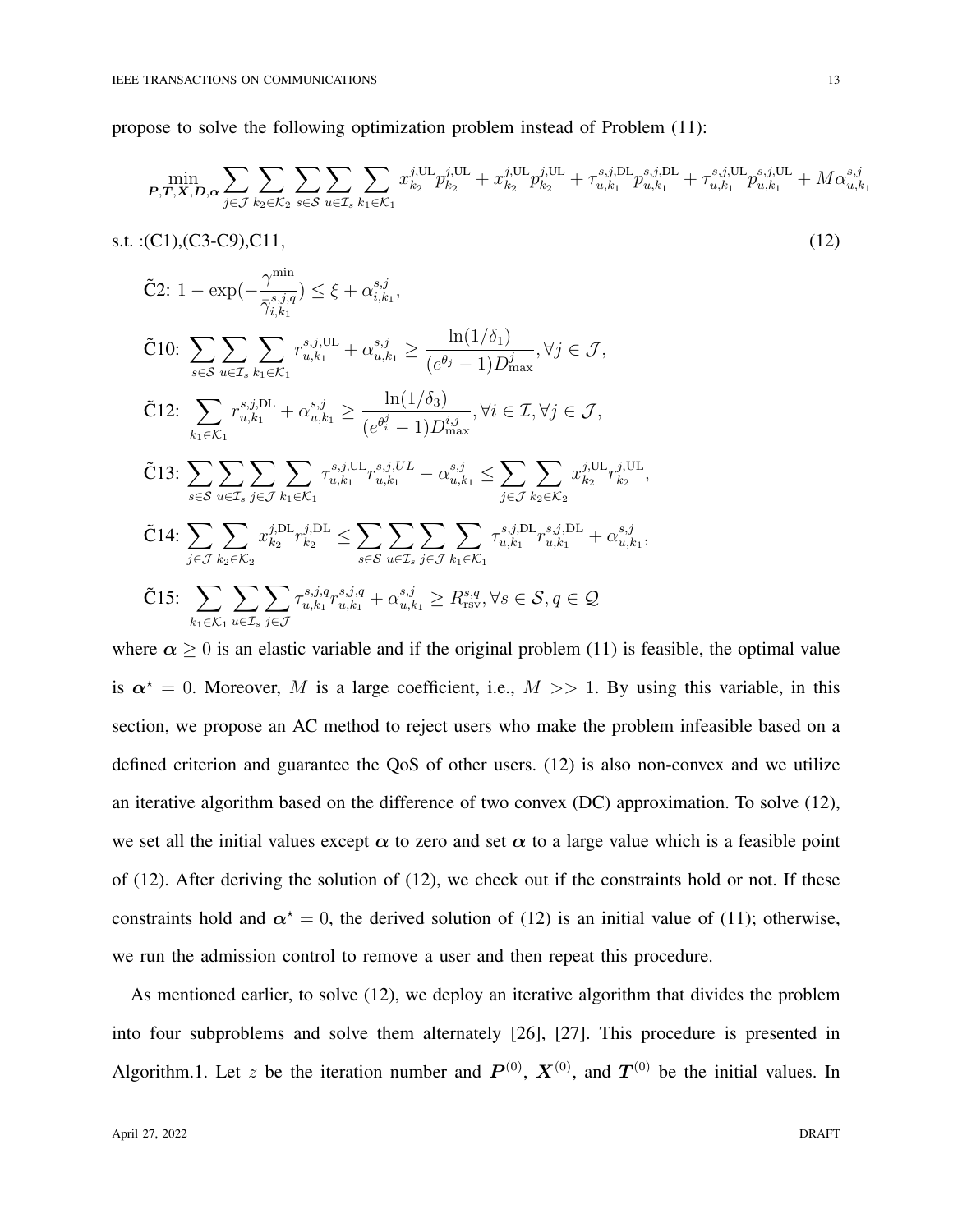# Algorithm 1 Seven-Step Iterative Algorithm Step 1: Initialization

$$
\mathcal{J} = \{1, ..., J\}, \ \mathcal{K}_1 = \{1, ..., K_1\}, \ \mathcal{K}_2 = \{1, ..., K_2\}, \ \mathcal{I}_s = \{1, ..., I_j\}, \ \mathcal{S} = \{1, ..., S\},
$$
  

$$
\epsilon_{\text{TH}} = 10^{-4}, \ Z_{\text{TH}} = 100 \text{ and } z = 0.
$$

Set initial value  $p^{(z)} = p^0 = 0$ ,  $\tau^{(z)} = \tau^0 = 0$  and  $x^{(z)} = x^0 = 0$ ,  $\alpha^{(z)} >> 0$ .

# Step 2: Subcarrier Allocation

Allocate subcarrier by minimizing the transmit power and satisfying the problem constraints i.e, (13).

# Step 3: Power Allocation

Allocate power to each user according to problem (15) and subcarrier allocated in Step 2.

# Step 4: Delay Adjustment

Adjust delay of each user according to problem (17).

## Step 5: Finding the Value of  $\alpha$

Solving problem (18).

#### Step 6: Admission Control

If  $\alpha^* \neq 0$ , reject user  $u^*$  based on criterion (19), then return to Step 1.

If  $\alpha^* = 0$ , go to Step 7.

## Step 7: Iteration

 $z = z + 1$ , Repeat Step 2 to 6 until  $||\mathbf{P}^{(z)} - \mathbf{P}^{(z-1)}|| \le \epsilon_{\text{TH}}$  or  $Z_{\text{TH}} < z$ .

each iteration, we solve each subproblem by considering the optimization parameters of other subproblems as fixed values derived in the previous steps. The iteration stops when the error in Step 6 is less than a predetermined threshold, i.e.,  $\epsilon_{TH}$ , or the number of iterations exceeds a predetermined value, i.e.,  $Z_{TH}$ . The solution of the last iteration is then declared as the solution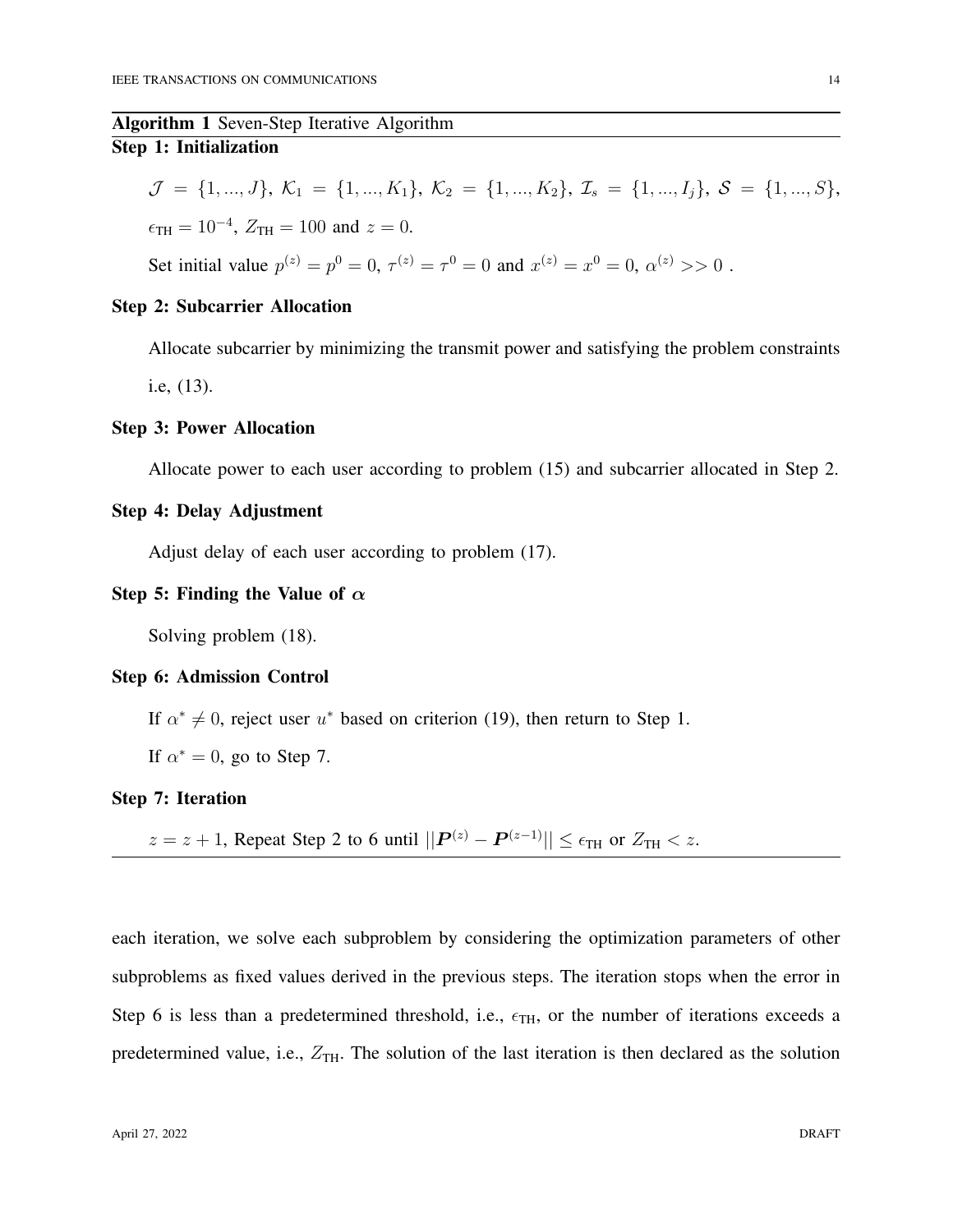

Fig. 3: Flowchart of Algorithm.1

of (12). The flowchart of Algorithm.1 is shown in Fig. 3, which is explained following in more detail.

**Proposition 1:** The presented iterative algorithm which is described in Algorithm 1 converges.

*Proof:* See Appendix A.

## *A. Subcarrier Allocation Sub-Problem*

With assuming fixed value  $P$ ,  $\alpha$  and  $D$ , the subcarrier allocation subproblem is written as follows:

$$
\min_{\mathbf{T},\mathbf{X}} \sum_{j\in\mathcal{J}} \sum_{k_2\in\mathcal{K}_2} \sum_{s\in\mathcal{S}} \sum_{u\in\mathcal{I}_s} \sum_{k_1\in\mathcal{K}_1} x_{k_2}^{j,\text{UL}} p_{k_2}^{j,\text{UL}} + x_{k_2}^{j,\text{UL}} p_{k_2}^{j,\text{UL}} + \tau_{u,k_1}^{s,j,\text{DL}} p_{u,k_1}^{s,j,\text{DL}} + \tau_{u,k_1}^{s,j,\text{UL}} p_{u,k_1}^{s,j,\text{UL}} + M\alpha_{u,k_1}^{s,j}
$$
\n
$$
\text{s.t. } \text{:(C1),(C2),(C3-C8), (C10), (C11), (C12-C15) }, \tag{13}
$$

While (13) has less computational complexity than (12), it suffers from non-convexity due to the interference in the rate functions. In addition, this problem contains discrete variables. We apply time sharing method and relax discrete variables as  $x_{k_2}^{j,q}$  $\mathcal{L}^{j,q}_{k_2} \in [0,1], \forall k_2 \in \mathcal{K}_2, \forall j \in \mathcal{J}, \forall q \in \mathcal{Q}$ and  $\tau_{u,k_1}^{s,j,q}$  $\mathcal{L}_{u,k_1}^{s,j,q} \in [0,1], \forall u \in \mathcal{I}_s, \forall k_1 \in \mathcal{K}_1, \forall j \in \mathcal{J}, \forall q \in \mathcal{Q}$ . To solve this problem, we use DC approximation to transform the problem into a convex form. The subcarrier allocation subproblem

Г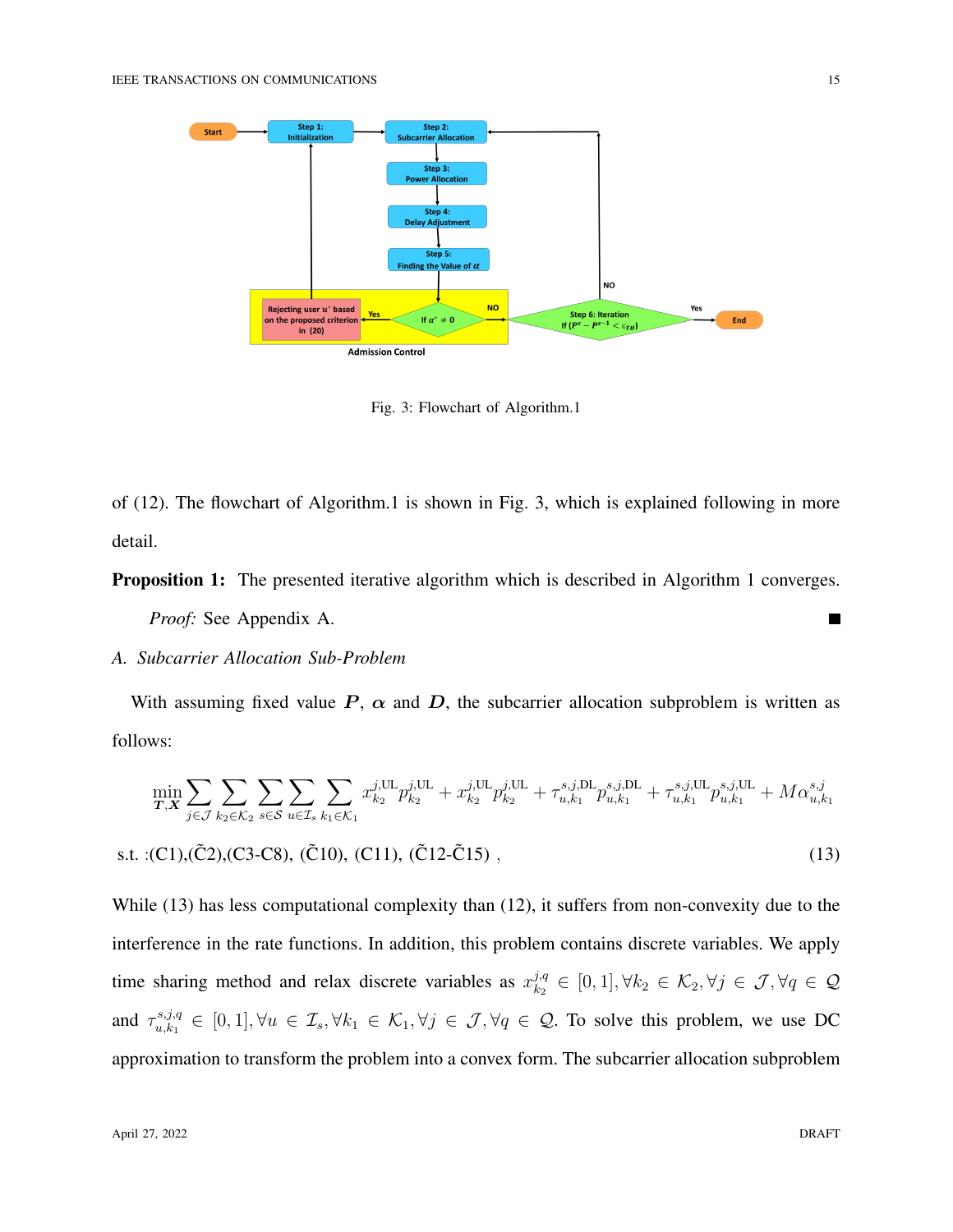is transformed into the following form (See Appendix C):

$$
\min_{\pmb{T},\pmb{X}} \sum_{j\in\mathcal{J}} \sum_{k_2\in\mathcal{K}_2} \sum_{s\in\mathcal{S}} \sum_{u\in\mathcal{I}_s} \sum_{k_1\in\mathcal{K}_1} x_{k_2}^{j,\text{UL}} p_{k_2}^{j,\text{UL}} + x_{k_2}^{j,\text{UL}} p_{k_2}^{j,\text{UL}} + \tau_{u,k_1}^{s,j,\text{DL}} p_{u,k_1}^{s,j,\text{DL}} + \tau_{u,k_1}^{s,j,\text{UL}} p_{u,k_1}^{s,j,\text{UL}} + \alpha_{u,k_1}^{s,j}
$$

s.t. :(C1),( $\tilde{C}$ 2),(C3-C8), (C11), (14)

- $\bar{C}10: \sum$ s∈S  $\sum$  $u \in I_s$  $\sum$  $k_1 \in K_1$  $f_{\rm AC}^{\rm UL}(\tau_{u, k_1}^{s,j, \rm UL}$  $g_{\mathrm{u},k_1}^{\mathrm{s},j,\mathrm{UL}}-g_{\mathrm{AC}}^{\mathrm{UL}}(\tau_{u,k_1}^{\mathrm{s},j,\mathrm{UL}})$  $\lambda_{u,k_1}^{s,j,\text{UL}} + \alpha_{u,k_1}^{s,j} \geq \frac{\ln(1/\delta_1)}{(\delta_1 \delta_1)}$  $(e^{\theta_j}-1)D_{\max}^j$  $, \forall j \in \mathcal{J},$
- $\bar{C}$ 12:  $\sum$  $k_1 \in K_1$  $f_{\rm AC}^{\rm DL}(\tau_{u, k_1}^{s, j, \rm DL}$  $\binom{s,j,\text{DL}}{u,k_1} - g_{\text{AC}}^{\text{DL}}(\tau^{s,j,\text{DL}}_{u,k_1})$  $\lambda_{u,k_1}^{s,j,\text{DL}} + \alpha_{u,k_1}^{s,j} \geq \frac{\ln(1/\delta_3)}{(\delta_3)^{j+1}}$  $(e^{\theta_i^j}-1)D_{\max}^{i,j}$  $, \forall i \in \mathcal{I}, \forall j \in \mathcal{J},$

$$
\bar{C}_{13}: \sum_{s \in S} \sum_{u \in \mathcal{I}_s} \sum_{j \in \mathcal{J}} \sum_{k_1 \in \mathcal{K}_1} \tilde{f}_{AC}^{UL}(\tau_{u,k_1}^{s,j,q}) - \tilde{g}_{AC}^{UL}(\tau_{u,k_1}^{s,j,q}) + \alpha_{u,k_1}^{s,j} + \sum_{j \in \mathcal{J}} \sum_{k_2 \in \mathcal{K}_2} \log_2(1 + \frac{x_{k_2}^{j,UL} p_{k_2}^{j,UL} h_{k_2}^{j,UL}}{\sigma_{k_2}^{j,UL}}) \ge 0,
$$
\n
$$
\bar{C}_{14}: \sum_{s \in S} \sum_{u \in \mathcal{I}_s} \sum_{j \in \mathcal{J}} \sum_{k_1 \in \mathcal{K}_1} f_{AC}^{DL}(\tau_{u,k_1}^{s,j,DL}) - g_{AC}^{DL}(\tau_{u,k_1}^{s,j,DL}) + \alpha_{u,k_1}^{s,j} - \sum_{j \in \mathcal{J}} \sum_{k_2 \in \mathcal{K}_2} g_{FH}^{DL}(x_{k_2}^{j,DL}) \ge 0,
$$
\n
$$
\bar{C}_{15}: \sum \sum \sum \sum f_{AC}^{q}(\tau_{u,k_1}^{s,j,q}) - g_{AC}^{q}(\tau_{u,k_1}^{s,j,q}) + \alpha_{u,k_1}^{s,j} \ge R_{\text{rsv}}^{s,q}, \forall s \in S, q \in Q.
$$

The above problem is a convex problem and can be solved with the CVX toolbox in Matlab [28],

[29]. Proposition 3: The proposed iterative algorithm based on the SCA method for subcarrier allocation subproblem converges.

*Proof:* See Appendix B by considering fixed value for power (P).

#### *B. Power Allocation Sub-Problem*

s∈S  $u \in I_s$   $k_1 \in K_1$ 

For the fixed value of T, X,  $\alpha$  and D the power allocation subproblem is obtained as follows

$$
\min_{\mathbf{P}} \sum_{j \in \mathcal{J}} \sum_{k_2 \in \mathcal{K}_2} \sum_{s \in \mathcal{S}} \sum_{u \in \mathcal{I}_s} \sum_{k_1 \in \mathcal{K}_1} x_{k_2}^{j, \text{UL}} p_{k_2}^{j, \text{UL}} + x_{k_2}^{j, \text{UL}} p_{k_2}^{j, \text{UL}} + \tau_{u, k_1}^{s, j, \text{DL}} p_{u, k_1}^{s, j, \text{DL}} + \tau_{u, k_1}^{s, j, \text{UL}} p_{u, k_1}^{s, j, \text{UL}} + \alpha_{u, k_1}^{s, j}
$$
\ns.t. :( $\tilde{C}2$ ), $(C3-C4)$ , $(C6-C8)$  ( $\tilde{C}10$ ),  $(C11)$ , ( $\tilde{C}12-\tilde{C}15$ ), (15)

Similar to the subcarrier allocation subproblem, in problem (15), the rate is a non-convex function, which leads to the non-convexity of the problem. Therefore, it is necessary to approximate (15) with a convex problem. To solve this problem, we use the DC approximation to transform

Г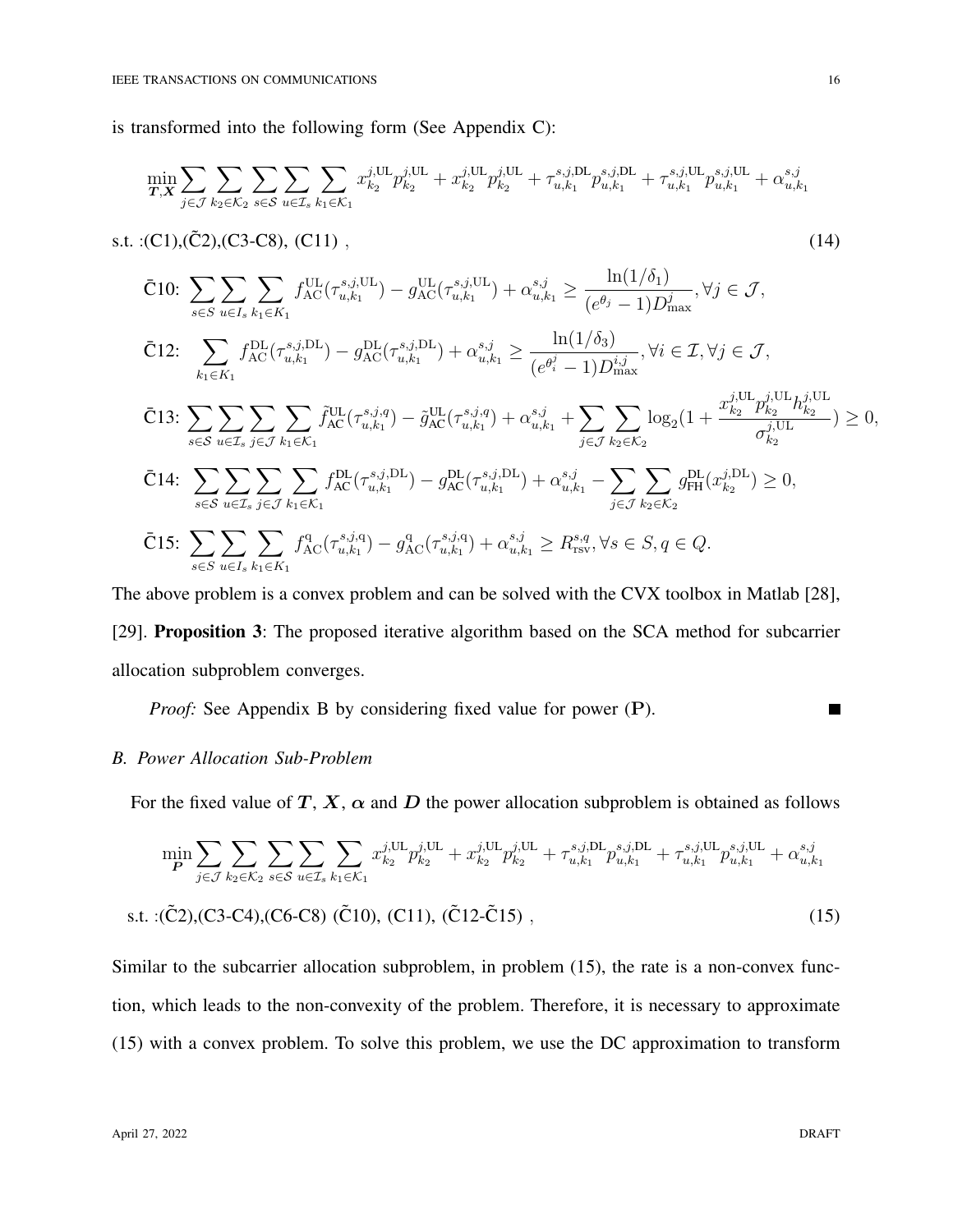the problem into a convex form. Therefore, the power allocation subproblem is transformed as follows (See Appendix C):

$$
\min_{\textbf{P}} \sum_{j \in \mathcal{J}} \sum_{k_2 \in \mathcal{K}_2} \sum_{s \in \mathcal{S}} \sum_{u \in \mathcal{I}_s} \sum_{k_1 \in \mathcal{K}_1} x_{k_2}^{j,\text{UL}} p_{k_2}^{j,\text{UL}} + x_{k_2}^{j,\text{UL}} p_{k_2}^{j,\text{UL}} + \tau_{u,k_1}^{s,j,\text{DL}} p_{u,k_1}^{s,j,\text{DL}} + \tau_{u,k_1}^{s,j,\text{UL}} p_{u,k_1}^{s,j,\text{UL}} + \alpha_{u,k_1}^{s,j}
$$

s.t. : $(\tilde{C}2)$ ,(C3-C4),(C6-C8) (C11), (16)

 $\tilde{C}10: \sum$ s∈S  $\sum$  $u \in I_s$  $\sum$  $k_1 \in K_1$  $f_{\rm AC}^{\rm UL}(p_{u,k_1}^{s,j, {\rm UL}})$  $(y_{u,k_1}^{s,j,\mathrm{UL}}) - g_{\rm AC}^{\rm UL}(p_{u,k_1}^{s,j,\mathrm{UL}})$  $\sum_{u,k_1}^{s,j,\text{UL}} + \alpha_{u,k_1}^{s,j} \geq \frac{\ln(1/\delta_1)}{(\epsilon_1^{\theta_{i-1}} + \epsilon_2^{\theta_{i-1}})}$  $(e^{\theta_j}-1)D_{\max}^j$  $, \forall j \in \mathcal{J},$ 

$$
\tilde{C}12: \sum_{k_1 \in K_1} f_{AC}^{DL}(p_{u,k_1}^{s,j,DL}) - g_{AC}^{DL}(p_{u,k_1}^{s,j,DL}) + \alpha_{u,k_1}^{s,j} \ge \frac{\ln(1/\delta_3)}{(e^{\theta_i^j} - 1)D_{\max}^{i,j}}, \forall i \in \mathcal{I}, \forall j \in \mathcal{J},
$$

$$
\tilde{C}13: \sum_{s \in \mathcal{S}} \sum_{u \in \mathcal{I}_s} \sum_{j \in \mathcal{J}} \sum_{k_1 \in \mathcal{K}_1} \tilde{f}_{AC}^{UL}(p_{u,k_1}^{s,j,q}) - \tilde{g}_{AC}^{UL}(p_{u,k_1}^{s,j,q}) + \alpha_{u,k_1}^{s,j} + \sum_{j \in \mathcal{J}} \sum_{k_2 \in \mathcal{K}_2} \log_2(1 + \frac{x_{k_2}^{j,UL} p_{k_2}^{j,UL} h_{k_2}^{j,UL}}{\sigma_{k_2}^{j,UL}}) \ge 0,
$$

$$
\tilde{C}14: \sum_{s \in \mathcal{S}} \sum_{u \in \mathcal{I}_s} \sum_{j \in \mathcal{J}} \sum_{k_1 \in \mathcal{K}_1} f_{AC}^{DL}(p_{u,k_1}^{s,j,DL}) - g_{AC}^{DL}(p_{u,k_1}^{s,j,DL}) + \alpha_{u,k_1}^{s,j} - \sum_{j \in \mathcal{J}} \sum_{k_2 \in \mathcal{K}_2} g_{FH}^{DL}(p_{k_2}^{j,DL}) \ge 0,
$$

$$
\tilde{C}15: \sum_{s \in S} \sum_{u \in I_s} \sum_{k_1 \in K_1} f_{AC}^q(p_{u,k_1}^{s,j,q}) - g_{AC}^q(p_{u,k_1}^{s,j,q}) + \alpha_{u,k_1}^{s,j} \ge R_{\text{rsv}}^{s,q}, \forall s \in S, q \in Q.
$$

Similar to the subcarrier allocation subproblem, the above problem is a convex problem and can be solved with the CVX toolbox in Matlab [28], [29].

**Proposition 3:** The proposed iterative algorithm based on the SCA method for power allocation subproblem converges.

*Proof:* See Appendix B by considering fixed values for subcarrier allocation parameters i.e,

 $(T)$  and  $(X)$ .

*C. Delay Adjustment Sub-Problem*

With assuming fixed values of  $P, T, \alpha$  and  $X$ , the delay adjustment subproblem is obtained as

find 
$$
D
$$
 (17)

s.t. :
$$
(C9)
$$
,  $(\tilde{C}10)$ ,  $(C11)$ ,  $(\tilde{C}12)$ .

The delay adjustment subproblem can be solved by the linear programming (LP) of any optimization toolbox.

April 27, 2022 DRAFT

П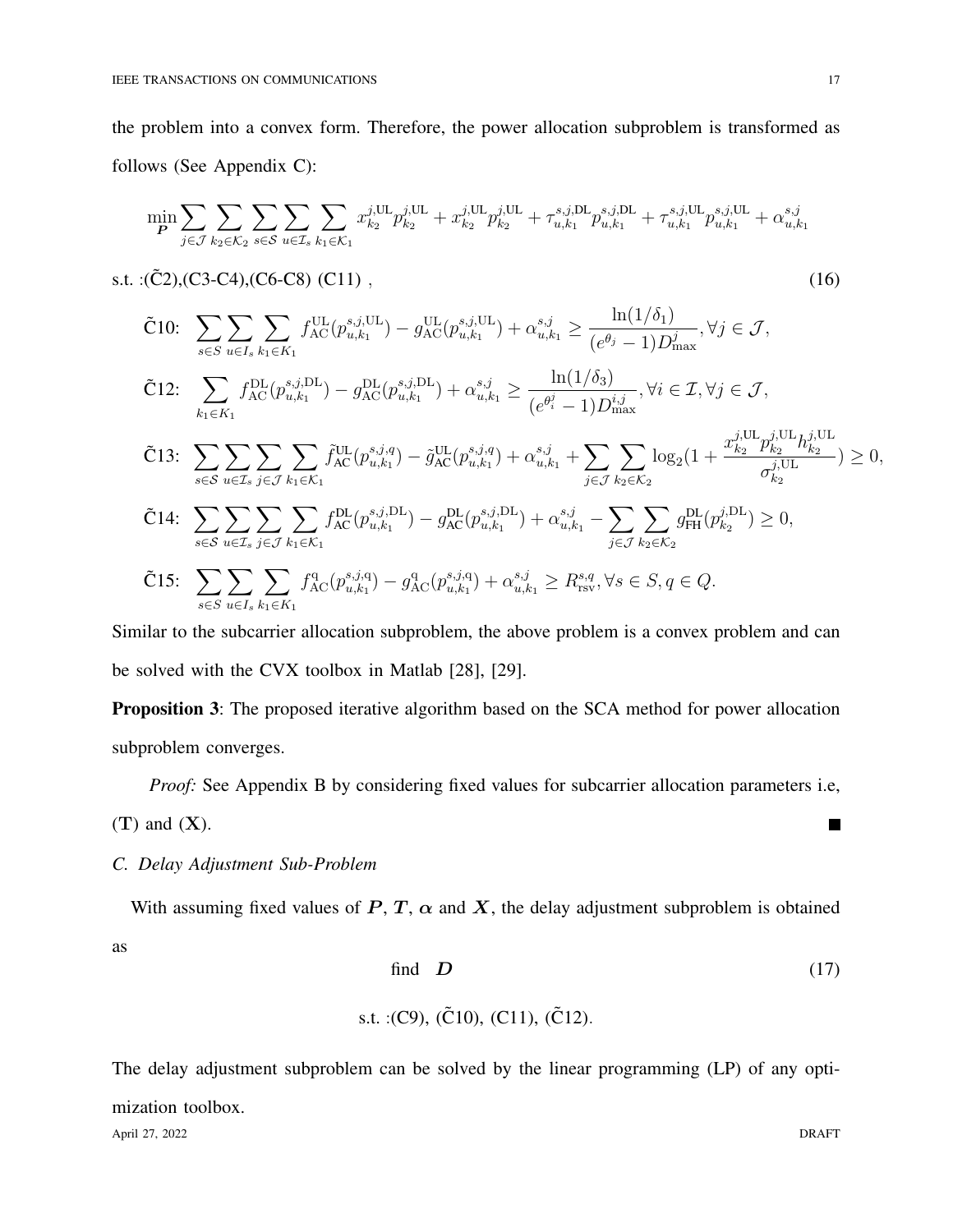## *D. Finding the Value of*  $\alpha$

The finding the value of  $\alpha$  subproblem is as follows

$$
\min_{\alpha} \sum_{j \in \mathcal{J}} \sum_{s \in \mathcal{S}} \sum_{u \in \mathcal{I}_s} \sum_{k_1 \in \mathcal{K}_1} \alpha_{u,k_1}^{s,j}
$$
\ns.t. : (Č10), (Č12-Č15).

Similar to the delay adjustment problem, this problem can be solved by the linear programming (LP) of any optimization toolbox.

#### *E. Admission Control (AC)*

In this paper, we deploy an AC method to make the problem feasible. As shown in Fig .3, in this method, when the problem is infeasible, the user that has the most impact on infeasibility is recognized based on a newly defined criterion and then, this user will be rejected. Then the problem is resolved for other remaining users. This process continues until the problem becomes feasible. It's worth noting that if  $\alpha^* = 0$  (step 5 of Fig .3), it means that all the constraints are satisfied and there is no need to reject any user. However, for  $\alpha^* \neq 0$ , all constraints of problem (11) are not satisfied. Therefore, the algorithm rejects user  $u^*$  which force the most infeasibility to the problem based on the following criterion (returns to Step 1 of Fig .3):

$$
u^* = \underset{u \in \mathcal{I}}{\arg \max} \, \alpha_{u,k_1}^{s,j} \tag{19}
$$

# *F. Computational Complexity*

The number of required iterations for the DC approximation is  $\frac{\log C t^0 \varrho}{\xi}$ , where  $0 \le \varrho \le \infty$  is the stopping criterion for the interior point method (IPM),  $\xi$  is used to update accuracy of the IPM,  $t^0$  is initial point for approximating the accuracy of IPM, and C is the total number of constraints. For the subcarrier allocation subproblem, the total number of constraints is shown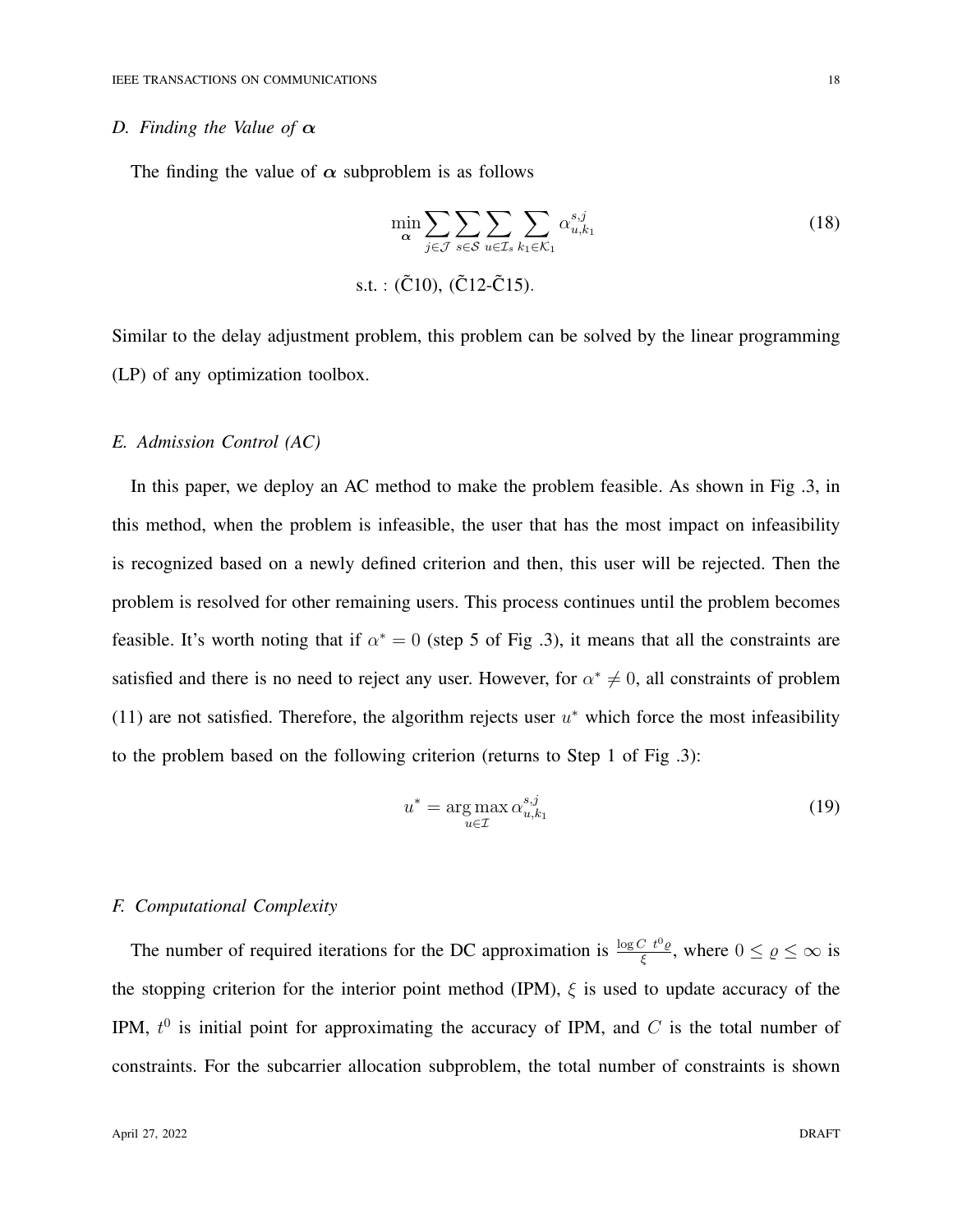by  $C_{\text{Sub}}$  which is  $C_{\text{Sub}} = 2JK_1 + 2JK_1I + 2K_2 + 2JK_2 + 3J + I + JI + 2S + 4$  [27]. Similarly, for the power allocation subproblem, the total number of constraints is  $C_{\text{Pow}} = 2JK_1I + 3J +$  $I +JI + 2JK_2 +2S +4$ . For the delay adjustment subproblem, the total number of constraints is  $C_{\text{Delay}} = J + 2JI + 1$ . In AC subproblem, the total number of constraints is  $C_{\text{AC}} = J + IJ + 2S + 3$ . For instance, in subcarrier allocation subproblem and power allocation subproblem, the number of RRHs and the number of users have significant impact on the complexity. Moreover, the subcarrier allocation subproblem has more complexity than other subproblems. In contrast, the AC subproblem has lower complexity than the others.

# V. SIMULATION AND RESULTS

In this section, the simulation results are presented to evaluate the performance of the proposed system model. To simulate dense urban area, we consider a BBU is at the center of the coverage area whose distance is 1 Km from a set of RRHs. The coverage area is considered 10 square Kilometers. Moreover, we consider a Rayleigh fading wireless channel in which the subcarrier gains are independent. Channel power gains for the access links are set as  $h_{i,k_1}^{s,j,q} = \Omega_{i,k_1}^{s,j,q} d_i^{j,q}$ i  $-\alpha$ where  $d_i^{j,q}$  $i_j^{j,q}$  is the distance between user i and RRH j,  $\Omega_{i,k_1}^{s,j,q}$  $\sum_{i,k_1}^{s,j,q}$  is a random variable which is generated by Rayleigh distribution, and  $\alpha = 3$  is the path-loss exponent. Channel power gains for fronthaul links are set to  $h_{k_2}^{j,q} = \Omega_{k_2}^{j,q} d_{j,q}^{-\beta}$  where similar to access links,  $d_{j,q}$  is the distance between RRH j and BBU,  $\Omega_{k_2}^{j,q}$  $\frac{\partial \mathcal{H}}{\partial k_2}$  is a random variable generated according to the Rayleigh distribution, and  $\beta = 3$ is the path-loss exponent. The power spectral density (PSD) of the received Gaussian noise is set to  $-174$  dBm/Hz. At each RRH, we set  $P_{RRH_j}^{DL} = 43$  dBm  $\forall j \in \mathcal{J}$  and  $P_{RRH_j}^{UL} = 43$  dBm  $\forall j \in \mathcal{J}$ . For the BBU, we set  $P_{\text{BBU}}^{\text{DL}} = 46$  dBm, and for each user, we set  $P_{\text{USER}_i}^{\text{UL}} = 23$  dBm [15], [23]. The frequency bandwidth of wireless access and fronthaul links are  $W_{AC} = 100$  MHz and  $W_{\text{FH}} = 100 \text{ MHz}$ , respectively. Moreover, the bandwidth of each subcarrier is  $W_S = 2 \text{ MHz}$  [15], [23]. The QoS exponent is  $\theta = 10$  [27]. Moreover, we assume packet size is equal to 20 bytes. In this section, we use Monte-Carlo method for simulation where the optimization problem is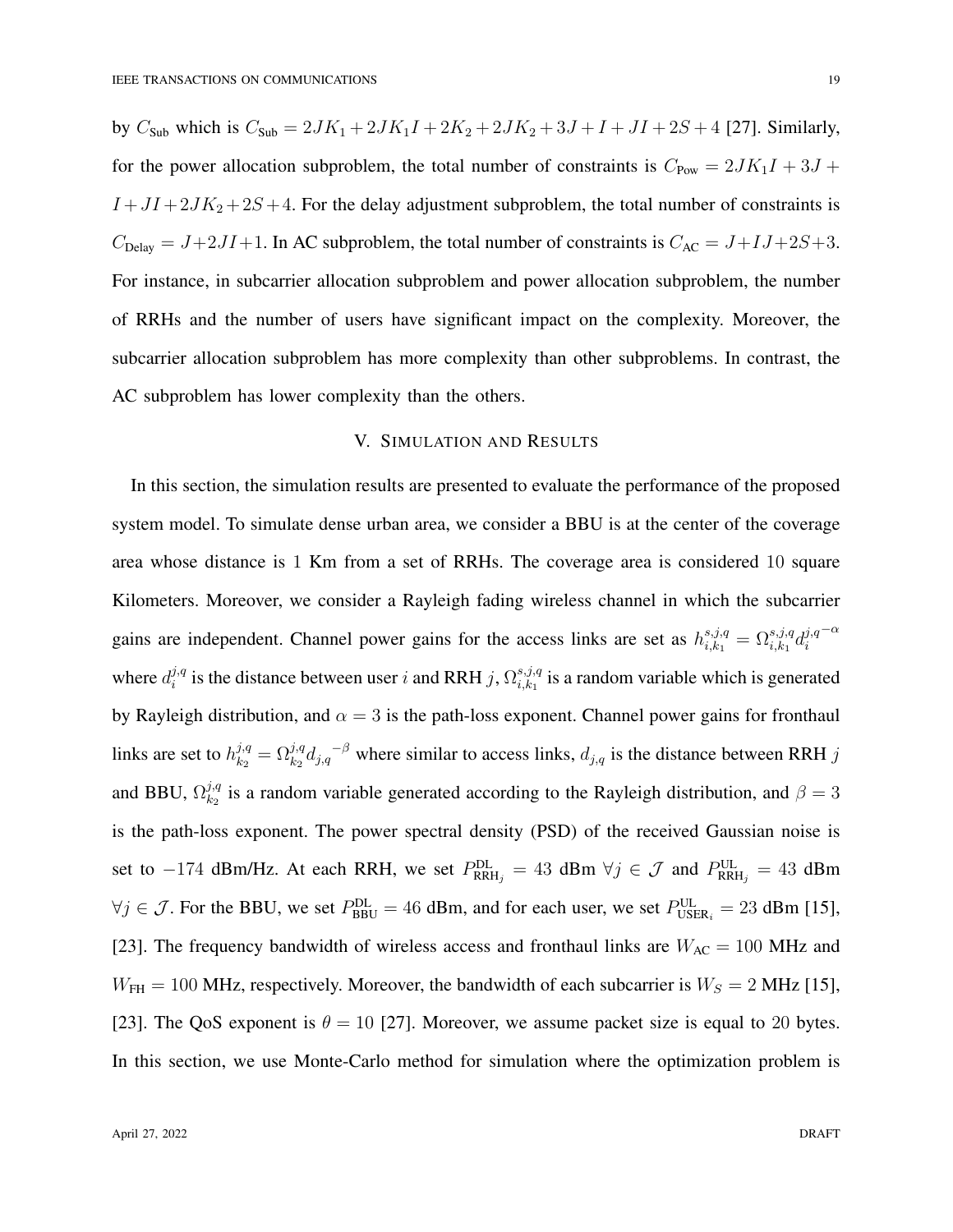

(a) Total transmit power vs. total number of users per cell (b) Service acceptance ratio vs. total number of users per cell Fig. 4: System performance versus total number of users

solved for 1000 channel realizations and the total transmit power is the average value over all derived solutions.

#### *A. Effects of Network Parameters*

Here, we study the effects of network parameters on the performance of the proposed algorithm based on OFDMA assisted C-RAN. In this regard, we introduce the percentage of service acceptance ratio (SAR) criterion to evaluate the performance of the proposed system model. If the number of users who request the service is  $I$ , and the number of admitted users is  $\tilde{I}$ , the percentage of service acceptance ratio criterion is equal to  $100 \times$  $\tilde{I}$  $\frac{1}{I}\%$ . In this section, we also evaluate this criterion for the network performance analysis in addition to the total transmit power.

Unless otherwise stated, we consider 3 RRHs, 2 slices, 1 ms E2E delay and packet error rate (PER) of about  $10^{-7}$ . Fig. 4(a) shows the total transmit power versus the total number of users per cell for different reservation rates  $R_{\text{rsv}}$ . As expected, the total transmit power increases by increasing the number of users per cell. It stems from the fact that each user has its own QoS determined by the corresponding delay requirement. Moreover, the total transmit power increases by increasing the value of the reservation rate  $R_{\text{rsv}}$ . Fig. 4(b) shows the service acceptance ratio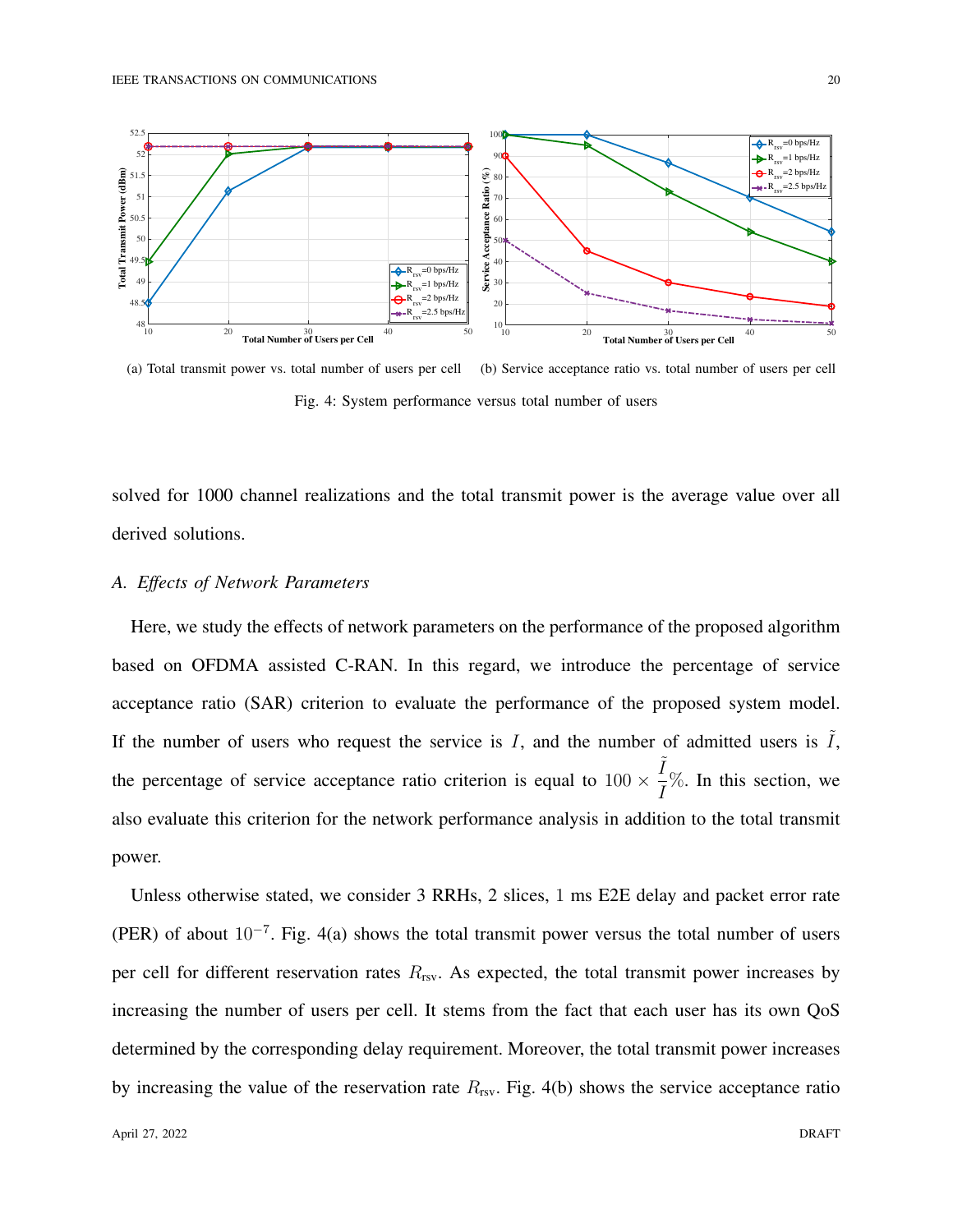

Fig. 5: System performance versus Packet error rate (PER)

versus the total number of users per cell for different reservation rates  $R_{\rm{rsv}}$ . As expected, when the number of users is increased, the amount of service acceptance ratio reduces. On the other hand, increasing the reservation rate leads to degradation in the service acceptance ratio. For low reservation rates, e.g.,  $R_{rsv} \in \{0, 1\}$  bps/Hz, when a few number of users exist in the network, all the users' requested services are accepted. In contrast, for the high reservation rates, e.g.,  $R_{rsv} \in \{2, 2.5\}$  bps/Hz, the reason for not accepting all requested services is the lack of satisfying the reservation rate constraint. Therefore, by increasing the reservation rate  $R_{\rm rsv}$  the service acceptance ratio is decreased.

Here, we investigate the impact of the delay and reliability on the system performance. As can be seen from Figures 5 and 6, for low PER (values close to  $10^{-10}$ ), i.e., high reliability requirement and low E2E delay requirements (values close to 1 ms), the total transmit power is high and the service acceptance ratio is low. By decreasing the reliability requirement (PER close to  $10^{-1}$ ) or delay requirement (E2E delay close to 10 ms), the total transmit power decreases and also the service acceptance ratio increases. Therefore, for high reliability (low PER) or low E2E delay services, it is necessary to increase the amount of the network resources such as transmit power to reduce the number of rejected users. Moreover, it can be seen that compared to the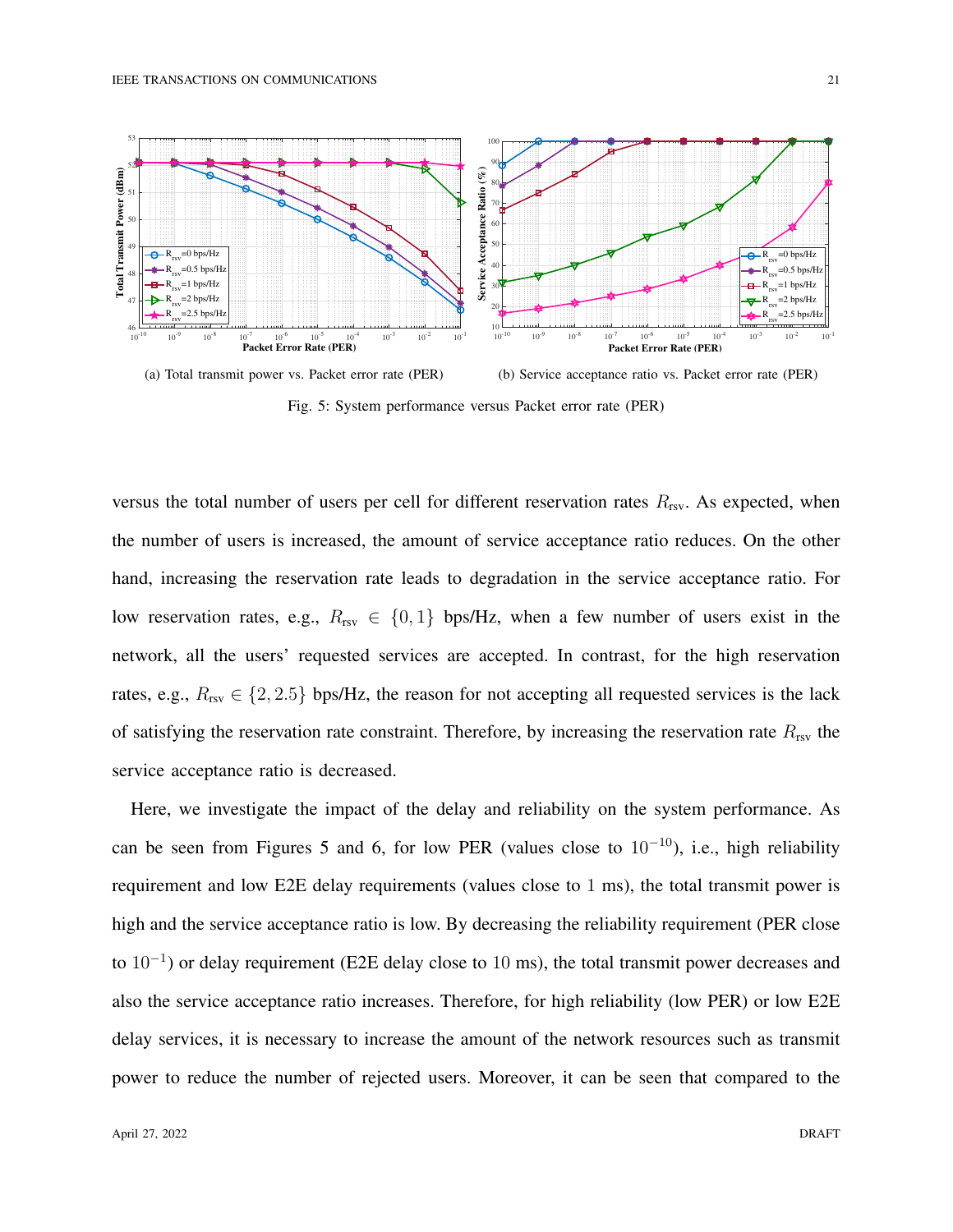

Fig. 6: System performance versus E2E delay

E2E delay, the reliability has more impact on the total transmit power and service acceptance ratio.

## *B. Admission Control Performance*

Here, we investigate the AC effect and compare the problem with the case without AC. In this regard, we remove the power budget constraints from problem (11) and solve the following problem:

$$
\min_{P,T,X,D} \sum_{j \in \mathcal{J}} \sum_{k_2 \in \mathcal{K}_2} \sum_{s \in \mathcal{S}} \sum_{u \in \mathcal{I}_s} \sum_{k_1 \in \mathcal{K}_1} x_{k_2}^{j,\text{UL}} p_{k_2}^{j,\text{UL}} + x_{k_2}^{j,\text{UL}} p_{k_2}^{j,\text{UL}} + \tau_{u,k_1}^{s,j,\text{DL}} p_{u,k_1}^{s,j,\text{DL}} + \tau_{u,k_1}^{s,j,\text{UL}} p_{u,k_1}^{s,j,\text{UL}} \tag{20}
$$

s.t. :
$$
(C1)
$$
- $(C3)$ ,  $(C6)$ ,  $(C9)$ - $(C14)$ ,

The new problem can be solved with the iterative algorithm and DC approximation. In problem (11) the power budget constraints, i.e.,  $(C4)-(C5)$  and  $(C7)-(C8)$ , limit the amount of total transmit power, and if the power is not enough, the problem becomes infeasible. Therefore, with AC method some users are rejected and the problem becomes feasible. By removing power constraints, the total transmit power increases to meet all constraints. Therefore, as shown in Fig. 7, for  $R_{rsv} = 2$ , the amount of the total transmit power without utilizing AC is increased by about 7 dBm.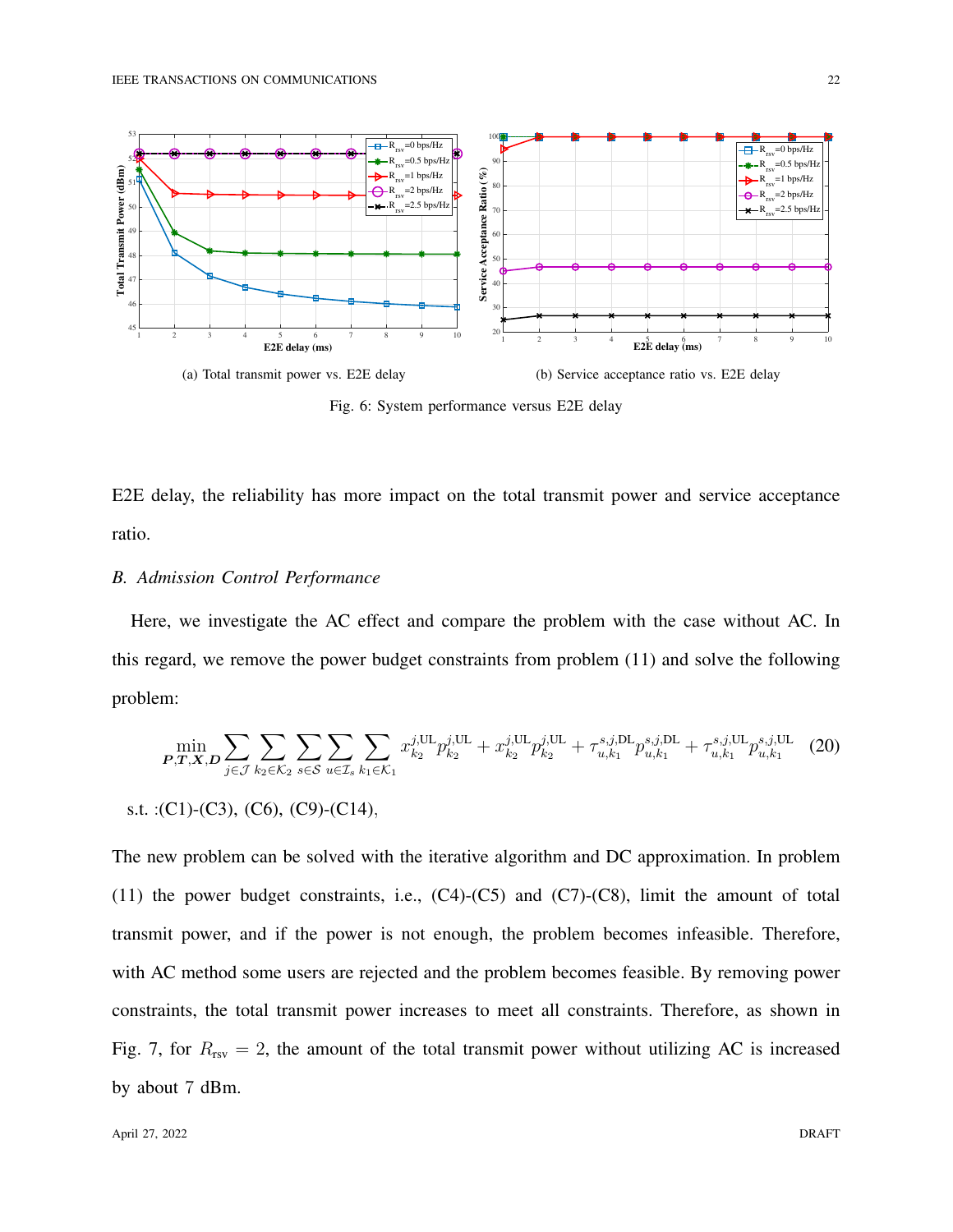

Fig. 7: Admission Control Performance

#### *C. Dynamic Approach versus Fixed approach*

To evaluate the performance of the proposed system model, we consider a different scenario which is called fixed approach. In our proposed system model, we adjust the delay dynamically to minimize the transmit power which is called dynamic approach. In the traditional scenario, i.e., fixed approach, we assume the delay constraints are fixed and cannot be adjusted for the access and fronthaul links. In this case, we have a new optimization problem, referred to as, the relaxed problem, in which we remove the delay variables from problem (12) and ignore constraint C9. Moreover, we set access and fronthaul delays manually in constraints C10, C11, and C12 as  $D_{\text{max}}^j = D_{\text{max}}^{\text{BBU}} = D_{\text{max}}^{i,j} = D_{i,j,s}^{\text{max}}/3$ . The new problem can be solved with the DC approximation.

In Fig. 8a, we investigate the effect of the actual value of the delay  $D_{i,j,s}^{\max} = 1, 2$  ms on the total transmit power. It is evident that for 1 ms E2E delay and 10 users, in the fixed approach compared to the dynamic approach, the total transmit power increases by 2 dB. However, for a large number of users, the total transmit power is not enough and the acceptance ratio significantly decreases especially in the fixed approach. Moreover, from Fig. 8, the proposed system model has a considerably better performance than the system model corresponding to the relaxed problem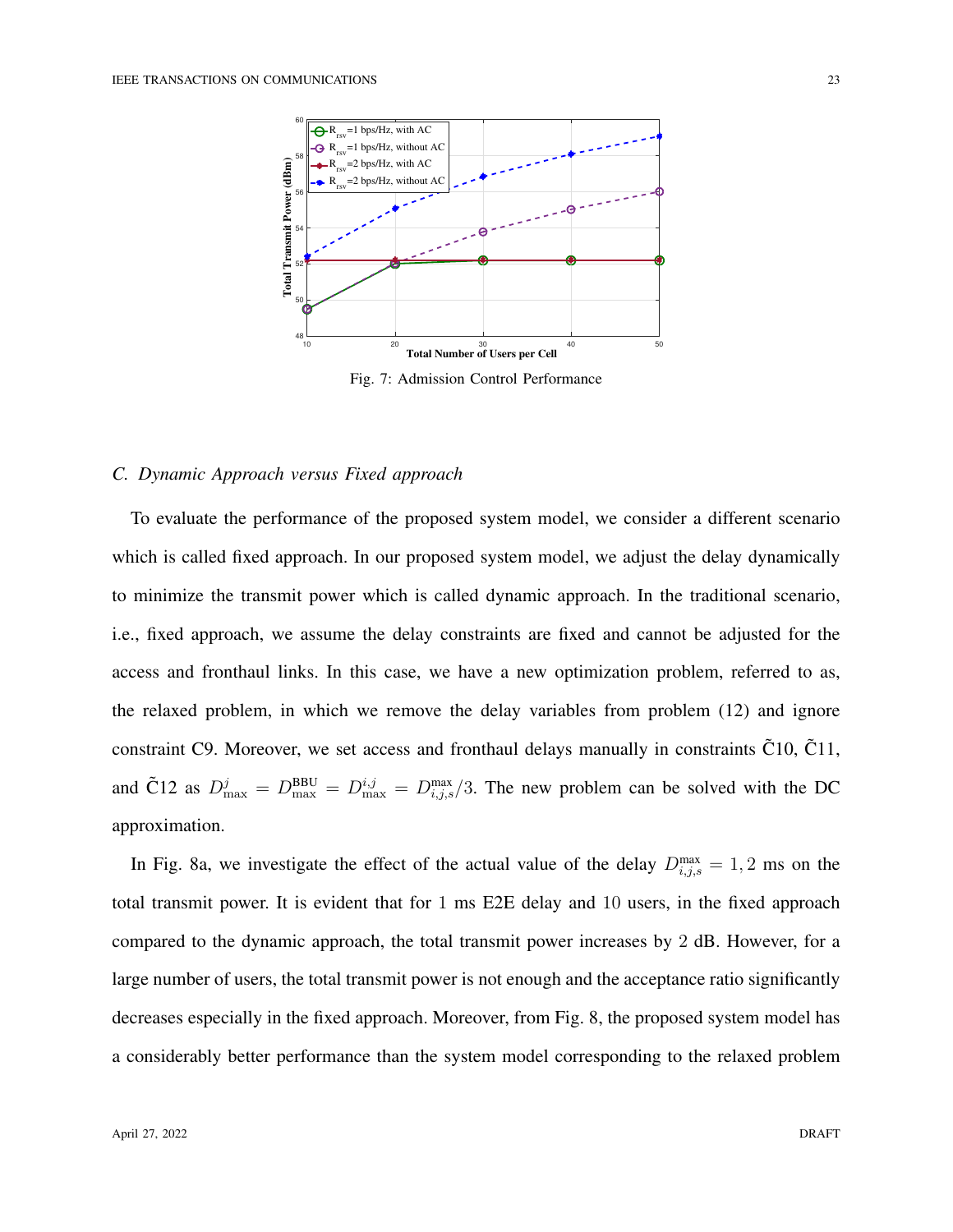

(a) Total transmit power vs. total number of users per cell (b) Service acceptance ratio vs. total number of users per cell Fig. 8: Performance comparison of our proposed dynamic approach versus fixed approach

(fixed approach). As can be seen from 8(a), when we have enough power, by the dynamic adjustment of the delay, we can save around 2 dBm in transmit power. Moreover, when the power is not enough e.g., for 30 users, we can seen from Fig. 8(b), in the fixed approach the service acceptance ratio is below 50% while 85% of users are accepted in our proposed algorithm (dynamic approach).

## *D. Convergence Study of Algorithm.1*

In this subsection, we investigate the proof of the proposed system model convergence in Propositions 1-3. In Fig. 9, the convergence of the alternate method for the proposed system model is demonstrated. It can be seen that the solution of the proposed algorithm converges to a fixed value after 15 iterations. For this simulation, we set  $R_{rsv} = 0$  bps/Hz and the total number of users per cell is equal to 50.

#### VI. CONCLUSION

In this paper, we proposed a novel queuing model for the TI services in OFDMA-based C-RANs serving several pairs of tactile users. For each pair of tactile users within C-RAN coverage area, our setup includes RRH and BBU queuing delays in one E2E connection which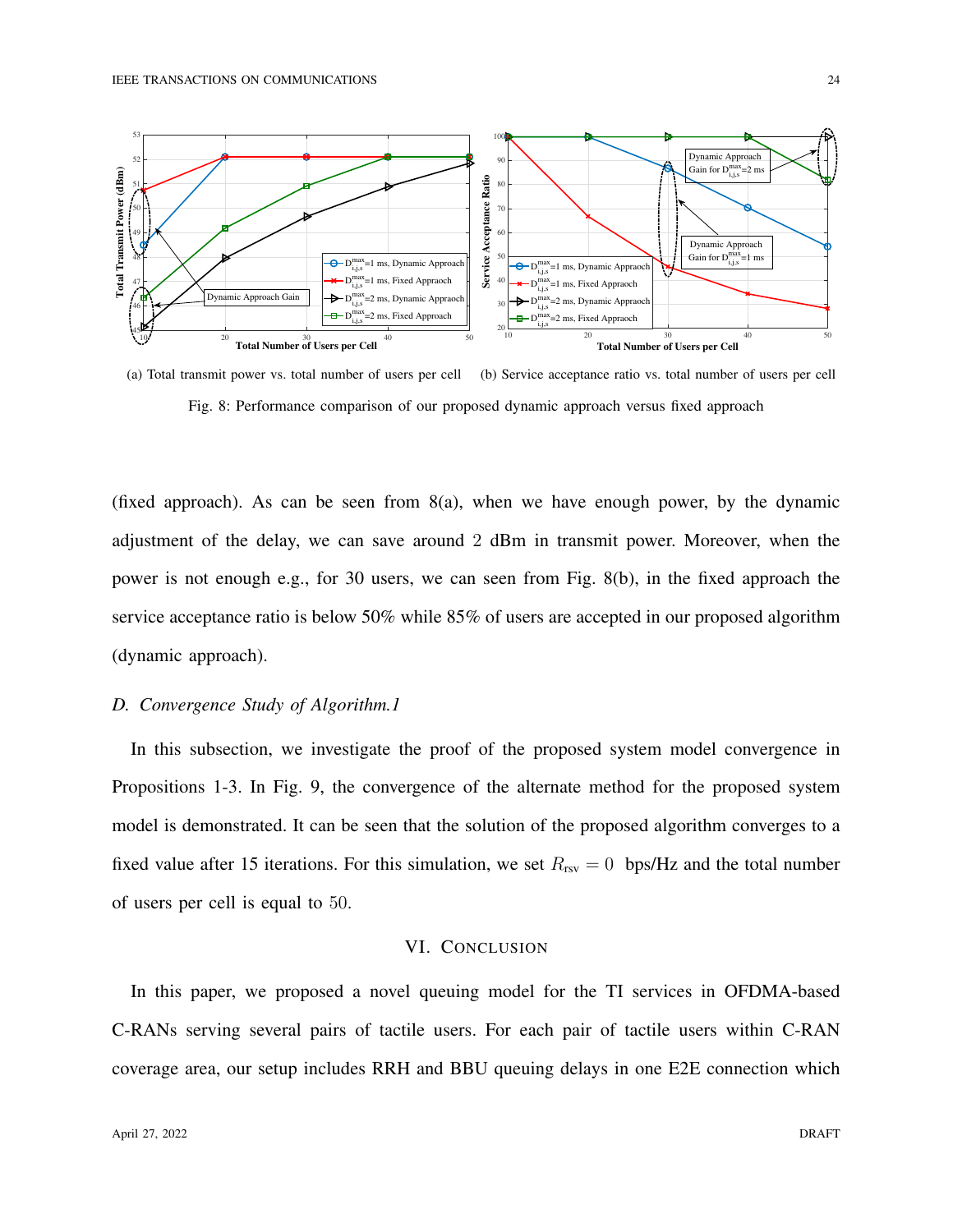

Fig. 9: Convergence of Algorithm.1

is a more practical scenario in this context compared to previous works. We proposed a resource allocation problem to minimize the transmit power by considering E2E delay and reliability of joint access and fronthaul links for each pair of tactile users where the delays of fronthaul and access links are dynamically adjusted. We also propose how admission control can be applied to convert infeasible situations of the system into feasible ones. To solve the highly non-convex proposed resource allocation problem, we applied SCA method. Simulation results revealed that by dynamic adjustment of the access and fronthaul delays and admission control process, transmit power can be considerably saved and the service acceptance ratio can be significantly increased compared to the case of fixed approach per each transmission.

# APPENDIX A

In this algorithm, the convergence can be guaranteed if we can show that the objective function is a decreasing function with respect to the number of iterations. For the algorithm in Table.1, in the first step of iteration  $i + 1$ , with a given power allocation at iteration  $i, x = x^{(i+1)}$  and  $\tau = \tau^{(i+1)}$  are derived. Based on DC approximation, we will have  $f(x^{(i)}, p^{(i)}) \le f(x^{(i+1)}, p^{(i)})$ and  $f(\tau^{(i)}, p^{(i)}) \le f(\tau^{(i+1)}, p^{(i)})$  [27]. In the second step, with a given subcarrier allocation at iteration  $i+1$ , the power allocation at iteration  $(i+1)$  is obtained. Based on DC approximation, we will have  $f(x^{(i+1)}, p^{(i)}) \le f(x^{(i+1)}, p^{(i+1)})$  and  $f(\tau^{(i+1)}, p^{(i)}) \le f(\tau^{(i+1)}, p^{(i+1)})$ . Finally,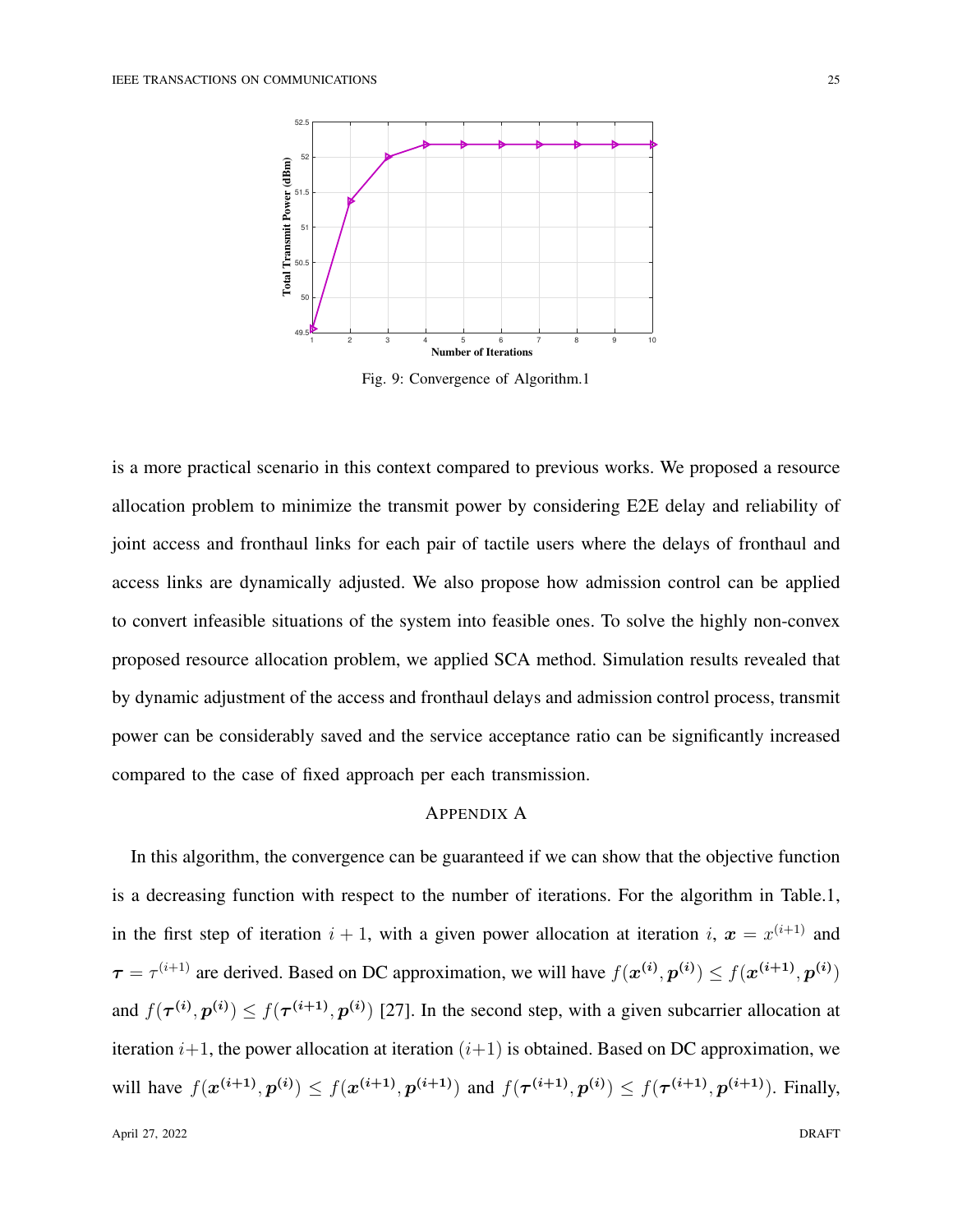we have  $\ldots \leq f(x^{(i)}, p^{(i)}) \leq f(x^{(i+1)}, p^{(i)}) \leq f(x^{(i+1)}, p^{(i+1)}) \leq \ldots \leq f(x^*, p^*)$ , and  $\ldots \leq f(\tau^{(i)}, p^{(i)}) \leq f(\tau^{(i+1)}, p^{(i)}) \leq f(\tau^{(i+1)}, p^{(i+1)}) \leq \ldots \leq f(\tau^*, p^*)$ , where  $x^*, \tau^*$  and  $p^*$  are optimal solutions which are obtained in the previous iteration. After each iteration, we have  $f(\tau^{(i+1)}, p^{(i+1)}) - f(\tau^{(i)}, p^{(i)})$  and  $f(x^{(i+1)}, p^{(i+1)}) - f(x^{(i)}, p^{(i)})$  which is a decreasing function and consequently the proposed algorithm converges.

#### APPENDIX B

We approximate the rate function with the DC approximation as explained in Appendix C. In each iteration for each subproblem, the objective function and all constraints are single variable functions. With DC method which is described in Appendix C, the non-convex problem can be converted into a convex problem [30]. Given the fact that the functions in each iteration for each subproblem are single-variable, we show the functions  $f_{AC}^q(P, \tau)$ ,  $g_{AC}^q(P, \tau)$ ,  $y_{AC}^q(P, \tau)$ ,  $f_{FH}^q(P, x)$ , and  $g_{FH}^{q}(P, x)$  as a function  $\nu(\rho)$ , where according to the subproblem  $\rho$  can be P, x or  $\tau$  for simplicity. Therefore, we have  $\nu(\rho^{(i)}) \le \nu(\rho^{(i-1)}) + \nabla \nu(\rho^{(i-1)}) (\rho^{(i)} - \rho^{(i-1)})$ . Consequently, from [27], for iteration *i*, we have  $f(\rho^{(i)}) - \{g(\rho^{(i-1)}) + \nabla g(\rho^{(i-1)}) (\rho^{(i)} - \rho^{(i-1)})\} \ge R_0$ . Moreover, we have  $f(\rho^{(i+1)}) - g(\rho^{(i+1)}) \ge f(\rho^{(i)}) - g(\rho^{(i)}) - \nabla g(\rho^{(i)}) (\rho^{(i+1)} - \rho^{(i)}) \ge$  $f(\boldsymbol{\rho}^{(i)}) - g(\boldsymbol{\rho}^{(i)})$  [30]. In other words, after each iteration, a distance of new solution to the optimum solution is always smaller than that of the previous iteration [30]. Therefore, SCA with the DC approximation converges to a suboptimal solution [30], [31].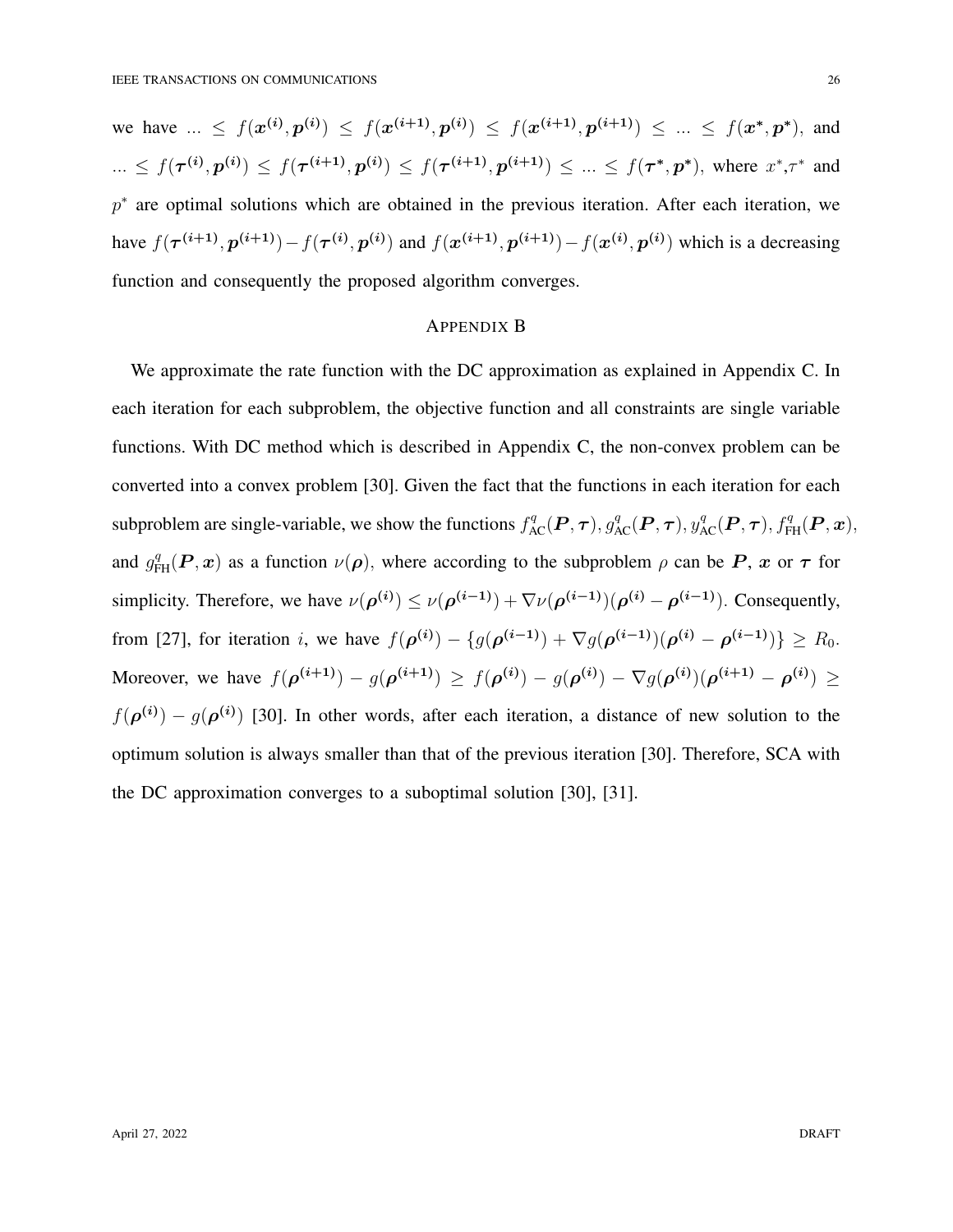#### APPENDIX C

First, we transform the access rate into a convex function by using the DC approximation as

$$
\sum_{s\in S}\sum_{u\in I_s}\sum_{j\in J}\sum_{k_1\in K_1}\tau_{u,k_1}^{s,j,q}r_{u,k_1}^{s,j,q} = \sum_{j\in J}\sum_{s\in S}\sum_{u\in I_s}\sum_{k_1\in K_1}\frac{\tau_{u,k_1}^{s,j,q}w_{k_1}}{\ln 2}\left[\ln(1+\gamma_{u,k_1}^{s,j,q}) - \sqrt{\frac{V_{u,k_1}^{s,j,q}}{\phi w_{k_1}}}f_Q^{-1}(\varepsilon_{u,k_1}^{s,j,q})\right]
$$
\n
$$
\sum_{j\in J}\sum_{s\in S}\sum_{u\in I_s}\sum_{k_1\in K_1}\frac{\tau_{u,k_1}^{s,j,q}w_{k_1}}{\ln 2}\left[\ln_2(\frac{\sigma_{u,k_1}^{s,j,q} + I_{u,k_1}^{s,j,q} + \tau_{u,k_1}^{s,j,q}p_{u,k_1}^{s,j,q}h_{i,k_1}^{s,j,q}}{\sigma_{u,k_1}^{s,j,q} + I_{u,k_1}^{s,j,q}}) - \frac{1}{\sqrt{\phi w_{k_1}}}\sqrt{1-\frac{1}{(1+\gamma_{i,k_1}^{s,j,q})^2}}f_Q^{-1}(\varepsilon_{u,k_1}^{s,j,q})\right] =
$$
\n
$$
\sum_{j\in J}\sum_{s\in S}\sum_{u\in I_s}\sum_{k_1\in K_1}\left(\frac{\tau_{u,k_1}^{s,j,q}w_{k_1}}{\ln 2}\ln_2(\sigma_{u,k_1}^{s,j,q} + I_{u,k_1}^{s,j,q} + \tau_{u,k_1}^{s,j,q}p_{u,k_1}^{s,j,q}h_{i,k_1}^{s,j,q}) - \frac{\tau_{u,k_1}^{s,j,q}w_{k_1}}{\ln 2}\ln_2(\sigma_{u,k_1}^{s,j,q} + I_{u,k_1}^{s,j,q})\right]
$$
\n
$$
-\frac{\tau_{u,k_1}^{s,j,q}\sqrt{w_{k_1}}}{\ln 2\sqrt{\phi}}\sqrt{1-\frac{1}{(1+\gamma_{i,k_1}^{s,j,q})^2}}f_Q^{-1}(\varepsilon_{u,k_1}^{s,j,q})\right) =
$$
\n
$$
\sum_{j\in J}\sum_{s\in S}\sum_{u\in I_s}\sum_{k_1\in K_1}f_{AC}^q(P_{u,k_
$$

where  $f_{AC}^q(P_{u,k_1}^{s,j,q})$  $\tau_{u,k_1}^{s,j,q}, \tau_{u,k_1}^{s,j,q}$  $\binom{s,j,q}{u,k_1}$  and  $g_{AC}^q(P_{u,k_1}^{s,j,q})$  $\tau_{u,k_1}^{s,j,q}, \tau_{u,k_1}^{s,j,q}$  $\binom{s, j, q}{u, k_1}$  are concave functions as follows

$$
f_{AC}^{q}(P_{u,k_1}^{s,j,q}, \tau_{u,k_1}^{s,j,q}) = \frac{w_{k_1}}{\ln 2} \ln_2(\sigma_{u,k_1}^{s,j,q} + I_{u,k_1}^{s,j,q} + \tau_{u,k_1}^{s,j,q} p_{u,k_1}^{s,j,q} h_{i,k_1}^{s,j,q}),
$$

$$
g_{AC}^{q}(P_{u,k_1}^{s,j,q}, \tau_{u,k_1}^{s,j,q}) = \frac{w_{k_1}}{\ln 2} \ln_2(\sigma_{u,k_1}^{s,j,q} + I_{u,k_1}^{s,j,q}).
$$

Then, to transform  $\Sigma$ s∈S  $\sum$  $u \in I_s$  $\sum$ j∈J  $\sum$  $k_1 \in \mathcal{K}_1$  $\tau^{s,j,\mathrm{q}}_{u,k_1}$  ${}_{u,k_1}\hskip-.04in r_{u,k_1}^{s,j,\mathbf{q}}$  $\sum_{u,k_1}^{s,j,q}$  to a convex function, we use

$$
g_{\text{AC}}^q(\boldsymbol{P},\boldsymbol{\tau}) \approx g_{\text{AC}}^q(\boldsymbol{P},\boldsymbol{\tau})^{(t_I-1)} + \nabla g_{\text{AC}}^q{}^T(\boldsymbol{P},\boldsymbol{\tau})^{(t_I-1)}((\boldsymbol{P},\boldsymbol{\tau})^{(t_I)} - (\boldsymbol{P},\boldsymbol{\tau})^{(t_I-1)}),
$$

where  $\nabla g_{AC}^q(\boldsymbol{P}, \boldsymbol{\tau})$  for subcarrier allocation subproblem is as follows

$$
\nabla g_{AC}^q(\tau) = \begin{cases} 0, & \text{if } m = j, \\ \frac{h_{u,k_1}^{s,m,q} p_{u,k_1}^{s,j,q}}{\sigma_{u,k_1}^{s,j,q} + I_{u,k_1}^{s,j,q}}, & \text{if } m \neq j, \end{cases}
$$

and for power allocation subproblem, we have

$$
\nabla g_{\text{AC}}^q(\mathbf{P}) = \begin{cases} 0, & \text{if } m = j, \\ \frac{h_{u,k_1}^{s,m,q} \tau_{u,k_1}^{s,j,q}}{\sigma_{u,k_1}^{s,j,q} + I_{u,k_1}^{s,j,q}}, & \text{if } m \neq j. \end{cases}
$$

April 27, 2022 DRAFT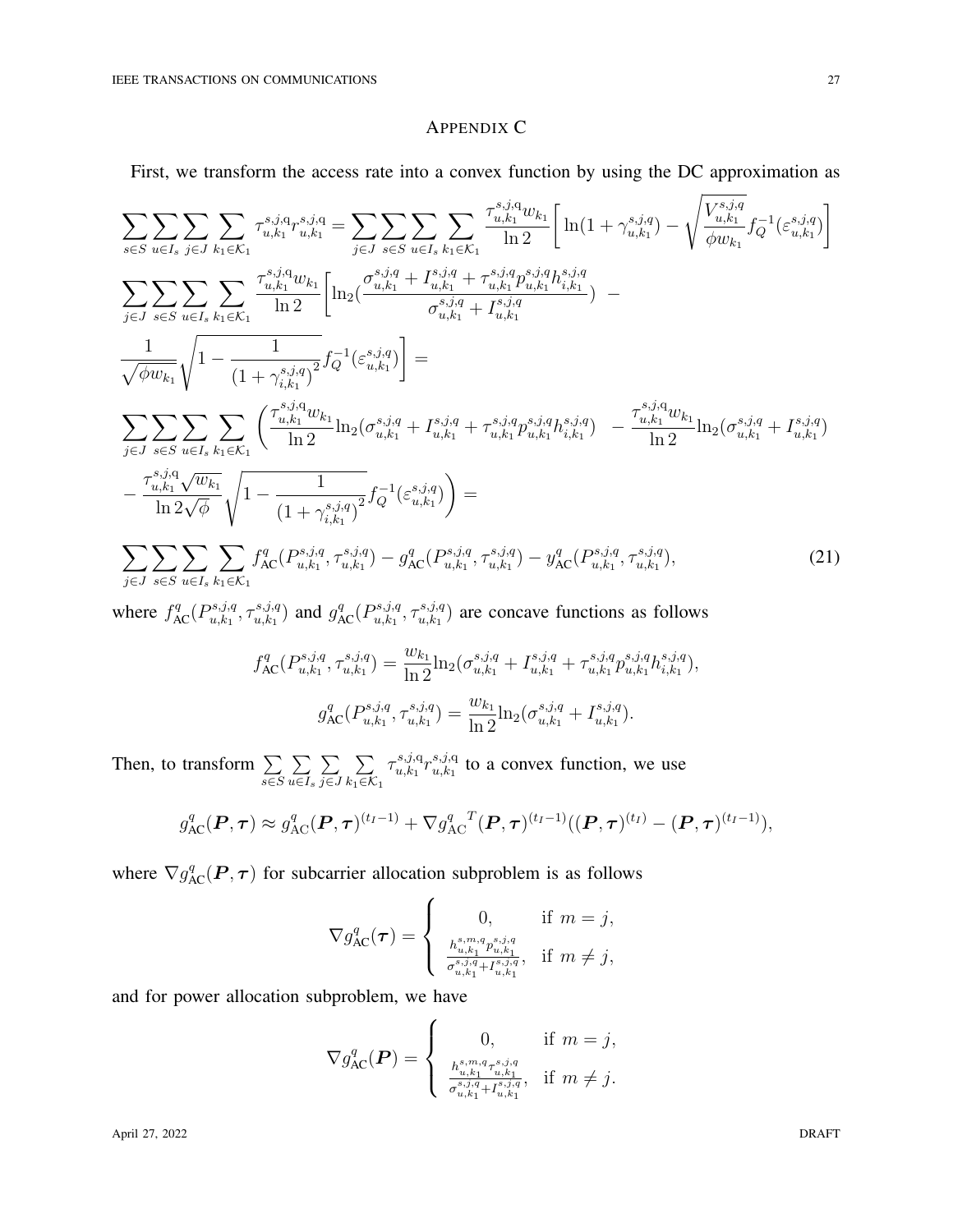Similarly, for 
$$
y_{AC}^q(P_{u,k_1}^{s,j,q}, \tau_{u,k_1}^{s,j,q}) = \frac{\tau_{u,k_1}^{s,j,q} \sqrt{w_{k_1}}}{\ln 2\sqrt{\phi}} \sqrt{1 - \frac{1}{(1 + \gamma_{i,k_1}^{s,j,q})^2}} f_Q^{-1}(\varepsilon_{u,k_1}^{s,j,q})
$$
, we have  

$$
y_{AC}^q(\mathbf{P}, \tau) \approx y_{AC}^q(\mathbf{P}, \tau)^{(t_I-1)} + \nabla y_{AC}^q{}^T(\mathbf{P}, \tau)^{(t_I-1)}((\mathbf{P}, \tau)^{(t_I)} - (\mathbf{P}, \tau)^{(t_I-1)}).
$$

Notice that, in power allocation subproblem, the values of subcarrier allocation subproblem are fixed, and in subcarrier allocation subproblem, the variables of transmit power allocations are fixed. Therefore, in power allocation subproblem, we have

$$
\nabla y_{AC}^{q}(\boldsymbol{P}) = \frac{0.5(2\tau_{u,k_1}^{s,j,q}p_{u,k_1}^{s,j,q}|h_{u,k_1}^{s,j,q}|^2 + 2\sigma_{u,k_1}^{s,j,q}\tau_{u,k_1}^{s,j,q}h_{u,k_1}^{s,j,q} + 2I_{u,k_1}^{s,j,q}\tau_{u,k_1}^{s,j,q}h_{u,k_1}^{s,j,q}) (\psi_{u,k_1}^{s,j,q})^{-1}(\Gamma_{u,k_1}^{s,j,q}) - (\tau_{u,k_1}^{s,j,q}h_{u,k_1}^{s,j,q})\psi_{u,k_1}^{s,j,q}}{\frac{(\Gamma_{u,k_1}^{s,j,q})^2}{(L_{u,k_1}^{s,j,q})^2}(\Gamma_{u,k_1}^{s,j,q})^{-1}(\Gamma_{u,k_1}^{s,j,q})\psi_{u,k_1}^{s,j,q}}{\frac{(\Gamma_{u,k_1}^{s,j,q})^2}{(L_{u,k_1}^{s,j,q})^2}(\Gamma_{u,k_1}^{s,j,q})^{-1}(\Gamma_{u,k_1}^{s,j,q})\psi_{u,k_1}^{s,j,q}}{\Gamma_{u,k_1}^{s,j,q}}}, \quad \text{if } m \neq j,
$$

where  $\psi_{u,k_1}^{s,j,q} = \sqrt{p_{u,k_1}^{s,j,q}}$  $s,j,q \ \tau^{s,j,q}_{u,k_1}$  ${}_{u,k_1}^{s,j,q} h_{u,k_1}^{s,j,q}$  ${}^{s,j,q}_{u,k_1}(p_{u,k_1}^{s,j,q})$  $s,j,q \ \tau^{s,j,q}_{u,k_1}$  $\sum_{u,k_1}^{s,j,q} h_{u,k_1}^{s,j,q} + 2\sigma_{u,k_1}^{s,j,q} + 2I_{u,k_1}^{s,j,q}$  $\mathcal{L}^{s,j,q}_{u,k_1}$  and  $\Gamma^{s,j,q}_{u,k_1} = \sigma^{s,j,q}_{u,k_1} + I^{s,j,q}_{u,k_1} +$ 

 $\tau^{s,j,q}_{u,k_1}$  ${}^{s,j,q}_{u,k_1}p_{u,k_1}^{s,j,q}$  ${}_{u,k_1}\hskip -1pt h_{u,k_1}^{s,j,q}$  $\sum_{u,k_1}^{s,j,q}$ . Similarly, in subcarrier allocation subproblem, we have

$$
\nabla y_{AC}^{q}(\tau) = \n\begin{cases}\n\frac{0.5(2\tau_{u,k_1}^{s,j,q} | p_{u,k_1}^{s,j,q} |^2 + 2\sigma_{u,k_1}^{s,j,q} p_{u,k_1}^{s,j,q} h_{u,k_1}^{s,j,q} + 2I_{u,k_1}^{s,j,q} p_{u,k_1}^{s,j,q} h_{u,k_1}^{s,j,q}) (\psi_{u,k_1}^{s,j,q})^{-1} (\Gamma_{u,k_1}^{s,j,q}) - (\rho_{u,k_1}^{s,j,q} h_{u,k_1}^{s,j,q}) \psi_{u,k_1}^{s,j,q} \\
\frac{0.5(2p_{u,k_1}^{s,m,q} h_{u,k_1}^{s,m,q} p_{u,k_1}^{s,j,q} \tau_{u,k_1}^{s,j,q}) (\psi_{u,k_1}^{s,j,q})^{-1} (\Gamma_{u,k_1}^{s,j,q})^{-1} (\Gamma_{u,k_1}^{s,j,q} h_{u,k_1}^{s,m,q}) \psi_{u,k_1}^{s,j,q}} \\
\frac{0.5(2p_{u,k_1}^{s,m,q} h_{u,k_1}^{s,m,q} p_{u,k_1}^{s,j,q} \tau_{u,k_1}^{s,j,q}) (\psi_{u,k_1}^{s,j,q})^{-1} (\Gamma_{u,k_1}^{s,j,q})^{-1} (\Gamma_{u,k_1}^{s,j,q} h_{u,k_1}^{s,m,q}) \psi_{u,k_1}^{s,j,q}} \\
\frac{0.5(2p_{u,k_1}^{s,m,q} h_{u,k_1}^{s,m,q} p_{u,k_1}^{s,j,q} \tau_{u,k_1}^{s,j,q})^{-1} (\Gamma_{u,k_1}^{s,j,q} - (\Gamma_{u,k_1}^{s,j,q} h_{u,k_1}^{s,m,q}) \psi_{u,k_1}^{s,j,q}}{\Gamma_{u,k_1}^{s,j,q}}, \quad \text{if } m \neq j.\n\end{cases}
$$

For fronthaul links, we have

$$
\sum_{j \in \mathcal{J}} \sum_{k_2 \in \mathcal{K}_2} x_{k_2}^{j,q} r_{k_2}^{j,q} = \sum_{j \in \mathcal{J}} \sum_{k_2 \in \mathcal{K}_2} x_{k_2}^{j,q} \frac{w_{k_2}}{\ln 2} \left[ \ln(1 + \frac{p_{k_2}^{j,q} h_{k_2}^{j,q}}{\sigma_{k_2}^{j,q}}) - \sqrt{\frac{V_{k_2}^{j,q}}{\phi w_{k_2}}} f_Q^{-1}(\varepsilon_{k_2}^{j,q}) \right]
$$
\n
$$
\sum_{j \in \mathcal{J}} \sum_{k_2 \in \mathcal{K}_2} \frac{x_{k_2}^{j,q} w_{k_2}}{\ln 2} \ln(1 + \frac{p_{k_2}^{j,q} h_{k_2}^{j,q}}{\sigma_{k_2}^{j,q}}) - \frac{x_{k_2}^{j,q} \sqrt{w_{k_2}}}{\ln 2\sqrt{\phi}} \sqrt{1 - \frac{1}{(1 + \gamma_{k_2}^{j,q})^2}} f_Q^{-1}(\varepsilon_{k_2}^{j,q}) =
$$
\n
$$
\sum_{j \in \mathcal{J}} \sum_{k_2 \in \mathcal{K}_2} f_{\text{FH}}^q(p_{k_2}^{j,q}, x_{k_2}^{j,q}) - g_{\text{FH}}^q(p_{k_2}^{j,q}, x_{k_2}^{j,q})
$$
\nwhere  $f_{\text{FH}}^q(p_{k_2}^{j,q}, x_{k_2}^{j,q}) = \frac{x_{k_2}^{j,q} w_{k_2}}{\ln 2} \ln(1 + \frac{p_{k_2}^{j,q} h_{k_2}^{j,q}}{\sigma_{k_2}^{j,q}}) \text{ and } g_{\text{FH}}^q(p_{k_2}^{j,q}, x_{k_2}^{j,q}) = \frac{x_{k_2}^{j,q} \sqrt{w_{k_2}}}{\ln 2\sqrt{\phi}} \sqrt{1 - \frac{1}{(1 + \gamma_{k_2}^{j,q})^2}} f_Q^{-1}(\varepsilon_{k_2}^{j,q}).$ 

Then, we deploy

$$
g_{\text{FH}}^q(\boldsymbol{P}, \boldsymbol{X}) \approx g_{\text{FH}}^q(\boldsymbol{P}, \boldsymbol{X})^{(t_I-1)} + \nabla g_{\text{FH}}^q(\boldsymbol{P}, \boldsymbol{X})^{(t_I-1)}((\boldsymbol{P}, \boldsymbol{X})^{(t_I)} - (\boldsymbol{P}, \boldsymbol{X})^{(t_I-1)}),
$$

April 27, 2022 DRAFT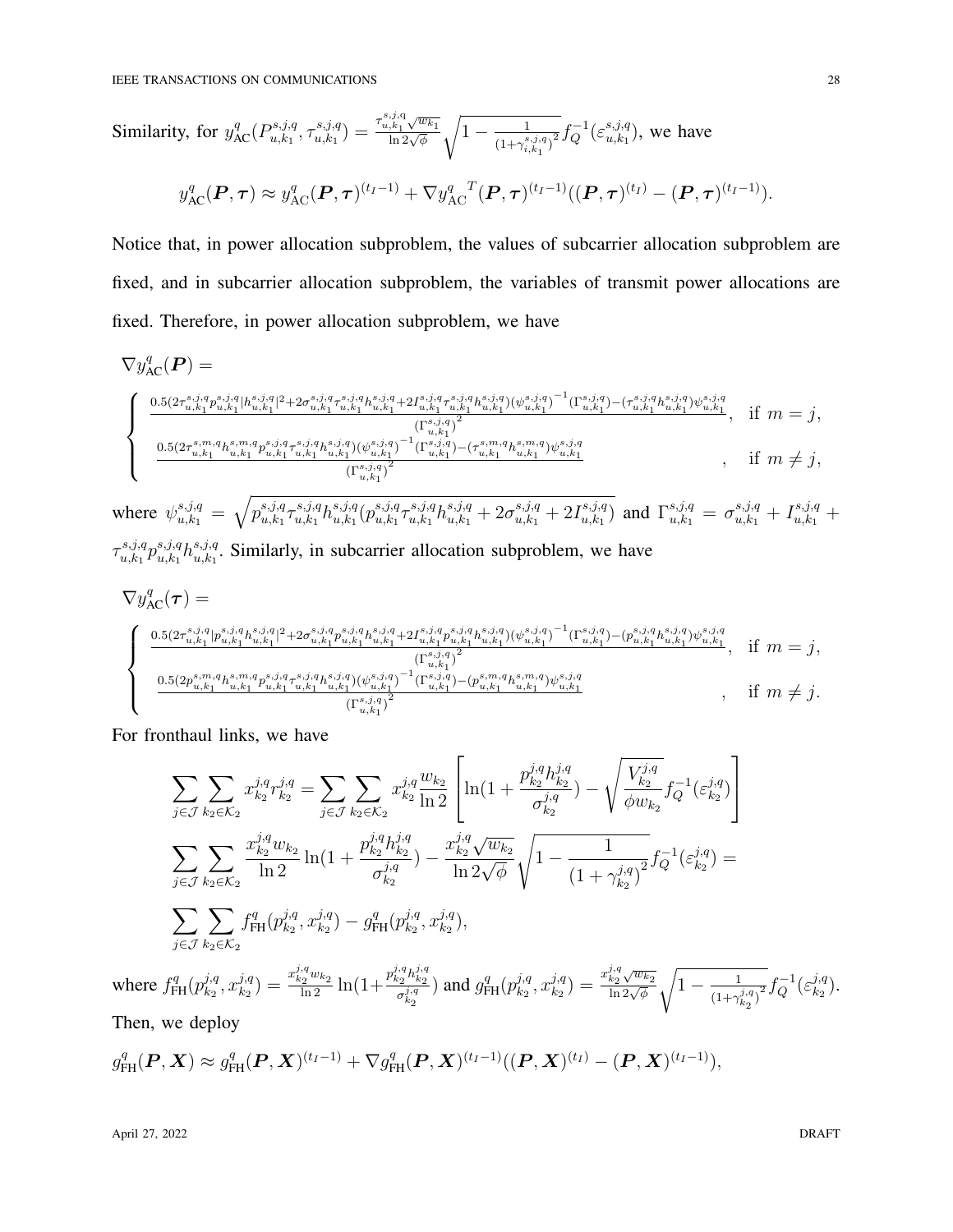in which for power subcarrier subproblem, we have

$$
\nabla g_{\text{FH}}^q(\boldsymbol{P}) = \frac{0.5(2x_{k_2}^{j,q}p_{k_2}^{j,q}|h_{k_2}^{j,q}|^2 + 2\sigma_{k_2}^{j,q}x_{k_2}^{j,q}h_{k_2}^{j,q})\left(\Phi_{u,k_1}^{s,j,q}\right)^{-1}(\Pi_{u,k_1}^{s,j,q}) - x_{k_2}^{j,q}h_{k_2}^{j,q}(\Phi_{u,k_1}^{s,j,q})}{\left(\Pi_{u,k_1}^{s,j,q}\right)^2},
$$

where  $\Phi_{u,k_1}^{s,j,q} = \sqrt{x_{k_2}^{j,q}}$  $_{k_{2}}^{j,q}p_{k_{2}}^{j,q}$  $_{k_2}^{j,q}h_{k_2}^{j,q}$  $\frac{j,q}{k_2}(x^{j,q}_{k_2}$  $_{k_2}^{j,q}p_{k_2}^{j,q}$  $\frac{j,q}{k_2}h^{j,q}_{k_2}+2\sigma^{j,q}_{k_2}$  ${}^{j,q}_{k_2}x_{k_2}^{j,q}$  $_{k_2}^{j,q}p_{k_2}^{j,q}$  $_{\scriptstyle k_2}^{j,q}h_{k_2}^{j,q}$  $\binom{j,q}{k_2}$  and  $\prod_{u,k_1}^{s,j,q} = \sigma_{k_2}^{j,q} + x_{k_2}^{j,q}$  $_{k_2}^{j,q}p_{k_2}^{j,q}$  $_{k_{2}}^{j,q}h_{k_{2}}^{j,q}$  $\frac{1}{k_2}$ . For

subcarrier allocation subproblem, we have

$$
\nabla g_{\text{FH}}^q(\boldsymbol{X}) = \frac{0.5(2x_{k_2}^{j,q} | p_{k_2}^{j,q} h_{k_2}^{j,q} |^2 + 2\sigma_{k_2}^{j,q} p_{k_2}^{j,q} h_{k_2}^{j,q}) (\Phi_{u,k_1}^{s,j,q})^{-1} (\Pi_{u,k_1}^{s,j,q}) - p_{k_2}^{j,q} h_{k_2}^{j,q} (\Phi_{u,k_1}^{s,j,q})}{(\Pi_{u,k_1}^{s,j,q})^2}.
$$

C13 and C14 are functions of the rates, i.e., (1) and (5). Therefore, by the DC approximation, C13 is transformed into a convex function as

$$
- \sum_{s \in S} \sum_{u \in \mathcal{I}_s} \sum_{j \in \mathcal{J}} \sum_{k_1 \in \mathcal{K}_1} \tau_{u,k_1}^{s,j,UL} \tau_{u,k_1}^{s,j,UL} + \sum_{j \in \mathcal{J}} \sum_{k_2 \in \mathcal{K}_2} x_{k_2}^{j,UL} \tau_{k_2}^{j,UL} =
$$
\n
$$
\sum_{j \in J} \sum_{s \in S} \sum_{u \in I_s} \sum_{k_1 \in \mathcal{K}_1} \left( -\frac{\tau_{u,k_1}^{s,j,q} w_{k_1}}{\ln 2} \ln_2(\sigma_{u,k_1}^{s,j,q} + \Gamma_{u,k_1}^{s,j,q} + \tau_{u,k_1}^{s,j,q} p_{u,k_1}^{s,j,q} h_{i,k_1}^{s,j,q}) + \frac{\tau_{u,k_1}^{s,j,q} w_{k_1}}{\ln 2} \ln_2(\sigma_{u,k_1}^{s,j,q} + \Gamma_{u,k_1}^{s,j,q}) + \frac{\tau_{u,k_1}^{s,j,q} w_{k_1}}{\ln 2} \ln_2(\sigma_{u,k_1}^{s,j,q} + \Gamma_{u,k_1}^{s,j,q}) \right)
$$
\n
$$
+ \frac{\tau_{u,k_1}^{s,j,q} \sqrt{w_{k_1}}}{\ln 2 \sqrt{\phi}} \sqrt{1 - \frac{1}{(1 + \gamma_{i,k_1}^{s,j,q})^2} f_Q^{-1}(\varepsilon_{k_2}^{s,j,q}) + \sum_{j \in J} \sum_{k_2 \in K_2} \left( \frac{x_{k_2}^{j,q} w_{k_2}}{\ln 2} \ln(1 + \frac{p_{k_2}^{j,q} h_{j,q}^{j,q}}{\sigma_{k_2}^{j,q}}) - \frac{x_{k_2}^{j,q} \sqrt{w_{k_2}}}{\ln 2 \sqrt{\phi}} \sqrt{1 - \frac{1}{(1 + \gamma_{k_2}^{j,q})^2} f_Q^{-1}(\varepsilon_{k_2}^{j,q})} \right) = \sum_{s \in S} \sum_{u \in \mathcal{I}_s} \sum_{j \in \mathcal{J}} \sum_{k_1 \in \mathcal{K}_1} \left( -f_{\text{AC}}^{\text{UL}}(p_{u,k_1}^{s,j,q}, \tau_{u,k_1}^{s,j,q}) + g_{\text{
$$

where  $-f_{AC}^{UL}(p_{u,k_1}^{s,j,q})$  $_{u,k_1}^{s,j,q}, \tau_{u,k_1}^{s,j,q}$  $\binom{s, j, q}{u, k_1}$  is non-convex and based on DC approximation, we convert it to a convex function as follows:

$$
f_{\rm AC}^{\rm UL}(\boldsymbol{P},\boldsymbol{\tau})\approx f_{\rm AC}^{\rm UL}(\boldsymbol{P},\boldsymbol{\tau})^{(t_I-1)}+f_{\rm AC}^{\rm UL}(\boldsymbol{P},\boldsymbol{\tau})^{(t_I-1)}((\boldsymbol{P},\boldsymbol{\tau})^{(t_I)}-(\boldsymbol{P},\boldsymbol{\tau})^{(t_I-1)}),
$$

in which for subcarrier allocation subproblem, we have

$$
\nabla f_{AC}^{UL}(\tau) = \begin{cases} \frac{h_{u,k_1}^{j,m,UL} p_{u,k_1}^{s,j,UL}}{\sigma_{u,k_1}^{s,j,UL} + I_{u,k_1}^{s,j,UL}} & \text{if } m = j, \\ \frac{h_{u,k_1}^{s,m,UL} p_{u,k_1}^{s,m,UL}}{\sigma_{u,k_1}^{s,m,UL} + I_{u,k_1}^{s,j,UL}} & \text{if } m \neq j, \end{cases}
$$
(23)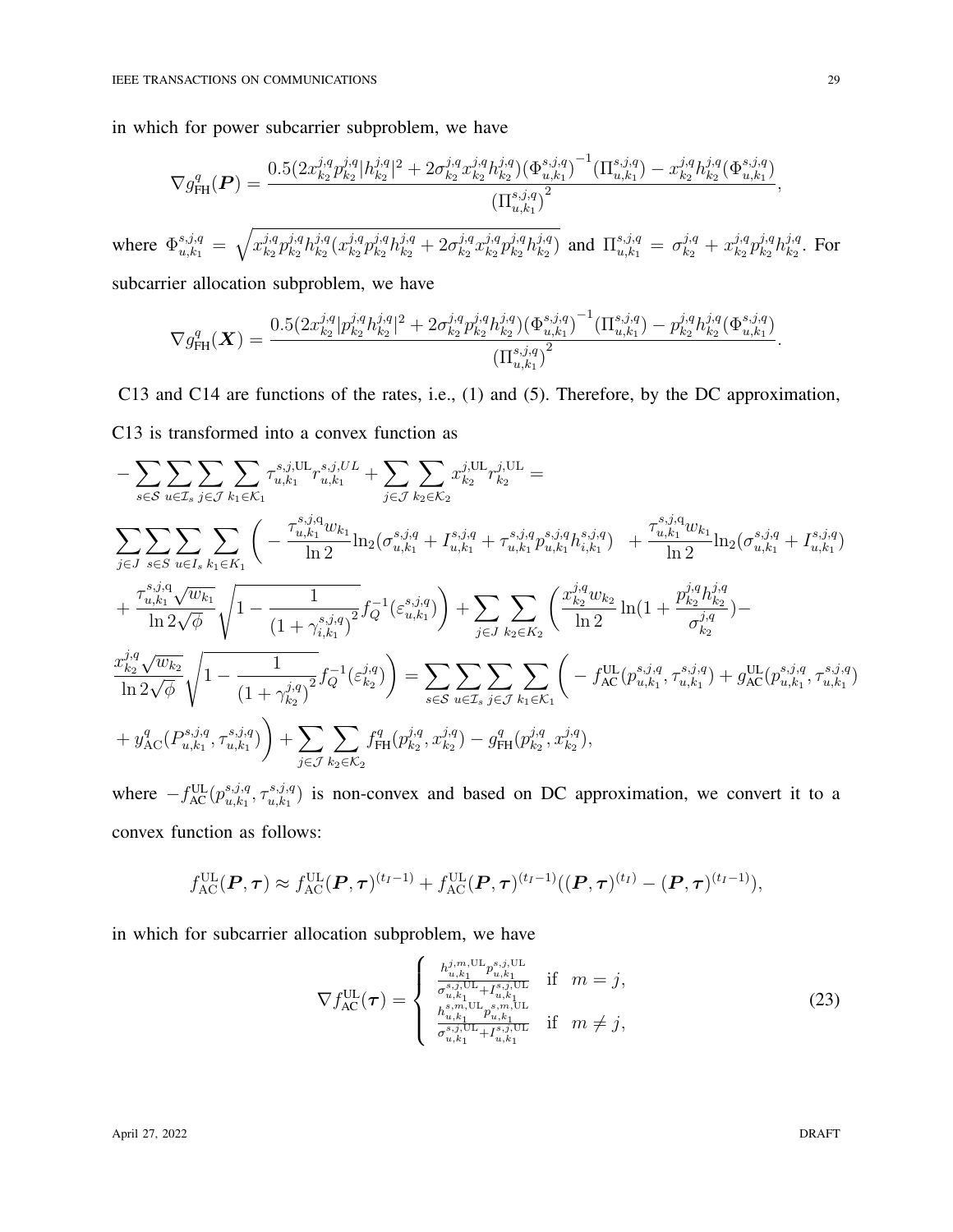and for power allocation subproblem, we have

$$
\nabla f_{AC}^{UL}(\boldsymbol{P}) = \begin{cases} \frac{h_{u,s_1}^{j,m,UL} p_{u,s_1}^{s,j,UL}}{\sigma_{u,s_1}^{s,j,UL} + I_{u,s_1}^{s,j,UL}} & \text{if } m = j, \\ \frac{h_{s,m}^{s,m,UL} \tau_{u,s_1}^{s,m,UL}}{\sigma_{u,s_1}^{s,m,UL} + I_{u,s_1}^{s,j,UL}} & \text{if } m \neq j. \end{cases}
$$
(24)

Hence, C13 becomes a convex constraint via the DC approximation. Similarly, for C14, we have

$$
\sum_{s\in\mathcal{S}}\sum_{u\in\mathcal{I}_{s}}\sum_{j\in\mathcal{J}}\sum_{k_{1}\in\mathcal{K}_{1}}\tau_{u,k_{1}}^{s,j,\text{UL}}r_{u,k_{1}}^{s,j,\text{UL}} - \sum_{j\in\mathcal{J}}\sum_{k_{2}\in\mathcal{K}_{2}}x_{k_{2}}^{j,\text{UL}}r_{k_{2}}^{j,\text{UL}} =
$$
\n
$$
\sum_{j\in\mathcal{J}}\sum_{s\in\mathcal{S}}\sum_{u\in I_{s}}\sum_{k_{1}\in\mathcal{K}_{1}}\left(\frac{\tau_{u,k_{1}}^{s,j,q}w_{k_{1}}}{\ln 2} \ln_{2}(\sigma_{u,k_{1}}^{s,j,q} + I_{u,k_{1}}^{s,j,q} + \tau_{u,k_{1}}^{s,j,q}p_{u,k_{1}}^{s,j,q}h_{i,k_{1}}^{s,j,q}) - \frac{\tau_{u,k_{1}}^{s,j,q}w_{k_{1}}}{\ln 2} \ln_{2}(\sigma_{u,k_{1}}^{s,j,q} + I_{u,k_{1}}^{s,j,q})\right]
$$
\n
$$
-\frac{\tau_{u,k_{1}}^{s,j,q}\sqrt{w_{k_{1}}}}{\ln 2\sqrt{\phi}}\sqrt{1 - \frac{1}{(1 + \gamma_{i,k_{1}}^{s,j,q})^{2}}f_{Q}^{-1}(\varepsilon_{u,k_{1}}^{s,j,q})\right) - \sum_{j\in\mathcal{J}}\sum_{k_{2}\in\mathcal{K}_{2}}\left(\frac{x_{k_{2}}^{j,q}w_{k_{2}}}{\ln 2} \ln(1 + \frac{p_{k_{2}}^{j,q}h_{k_{2}}^{j,q}}{\sigma_{k_{2}}^{j,q}}) + \frac{x_{k_{2}}^{j,q}\sqrt{w_{k_{2}}}}{\ln 2\sqrt{\phi}}\sqrt{1 - \frac{1}{(1 + \gamma_{k_{2}}^{j,q})^{2}}f_{Q}^{-1}(\varepsilon_{k_{2}}^{j,q})\right)} = \sum_{s\in\mathcal{S}}\sum_{u\in\mathcal{I}_{s}}\sum_{j\in\mathcal{J}}\sum_{k_{1}\in\mathcal{K}_{1}}\left(f_{\text{AC}}^{\text{UL}}(p_{u,k_{1}}^{s,j,q}, \tau_{u,k_{1}}^{s,j,q}) - g_{\text{AC}}^{\text{ML}}(p_{u,k_{1}}^{s,j,q}, \tau_{u,k
$$

where  $f_{\text{FH}}^{\text{DL}}(\textbf{P}, \textbf{X})$  can be transformed to a convex function by DC approximation as follows

$$
f_{\text{FH}}^{\text{DL}}(\boldsymbol{P}, \boldsymbol{X}) \approx f_{\text{FH}}^{\text{DL}}(\boldsymbol{P}, \boldsymbol{X})^{(t_I - 1)} + \nabla f_{\text{FH}}^{\text{DL}}(\boldsymbol{P}, \boldsymbol{X})^{(t_I - 1)}((\boldsymbol{P}, \boldsymbol{X})^{(t_I)} - (\boldsymbol{P}, \boldsymbol{X})^{(t_I - 1)}),
$$

in which for subcarrier allocation subproblem, we have

 $\epsilon$ 

 $\lambda$ 

$$
\nabla f_{\text{FH}}^{\text{DL}}(\boldsymbol{X}) = \begin{cases} 0, & \text{if } m = j, \\ \frac{p_{k_2}^{j,\text{DL}} h_{k_2}^{m,\text{DL}}}{\sigma_{k_2}^{j,\text{DL}} + p_{k_2}^{j,\text{DL}} h_{k_2}^{j,\text{DL}} \sigma_{k_2}^{j,\text{DL}}}, & \text{if } m \neq j, \end{cases}
$$
(25)

and for power allocation subproblem, we have

$$
\nabla f_{\text{FH}}^{\text{DL}}(\boldsymbol{P}) = \begin{cases} 0, & \text{if } m = j, \\ \frac{x_{k_2}^{j,\text{DL}} h_{k_2}^{m,\text{DL}}}{\sigma_{k_2}^{j,\text{DL}} + p_{k_2}^{j,\text{DL}} h_{k_2}^{j,\text{DL}} x_{k_2}^{j,\text{DL}}}, & \text{if } m \neq j. \end{cases}
$$
(26)

#### **REFERENCES**

[1] A. Aijaz, M. Dohler, A. H. Aghvami, V. Friderikos, and M. Frodigh, "Realizing the Tactile Internet: Haptic communications over next generation 5G cellular networks," *IEEE Wireless Communications*, vol. 24, no. 2, pp. 82–89, April 2017.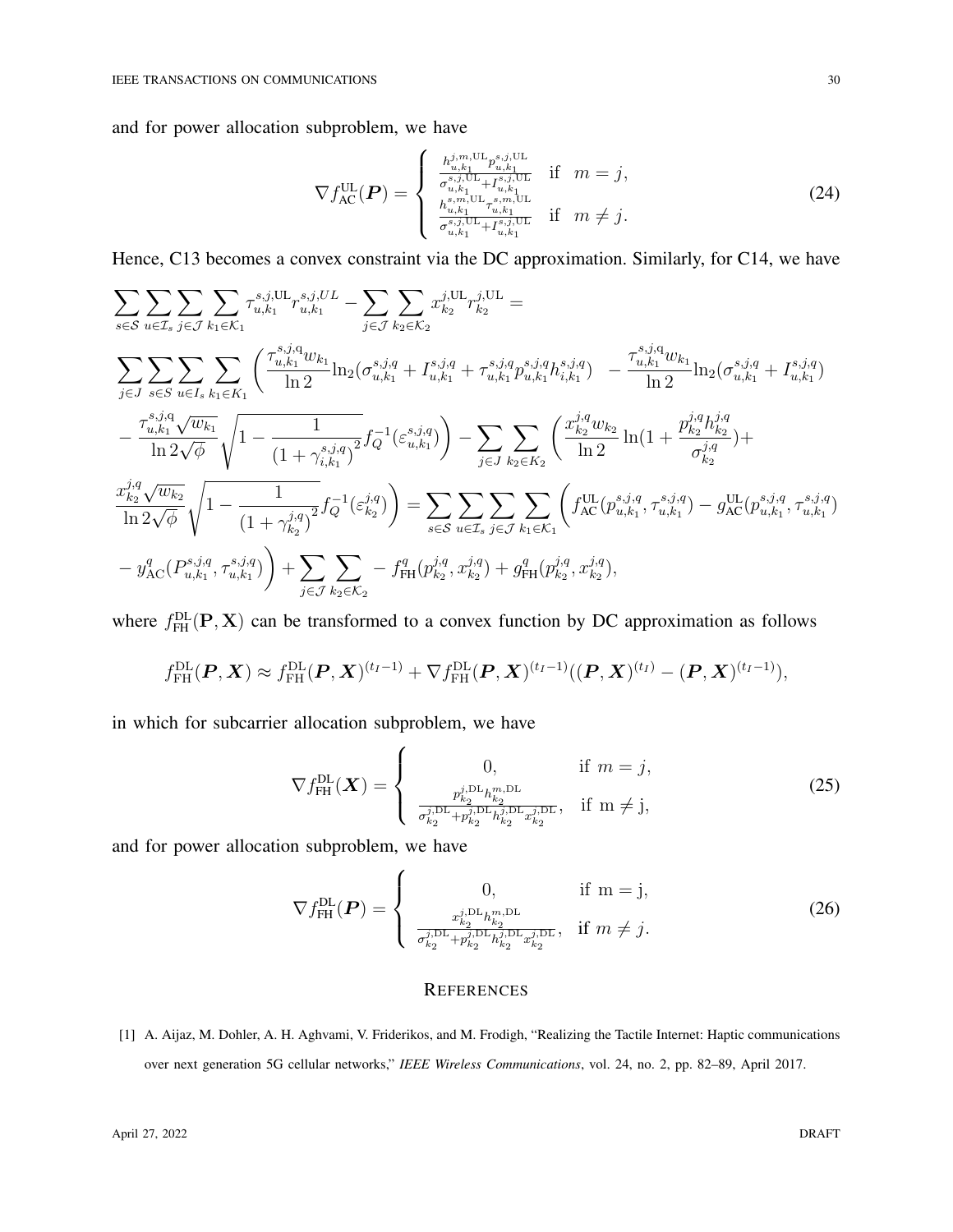- [2] G. P. Fettweis, "The Tactile Internet: Applications and challenges," *IEEE Vehicular Technology Magazine*, vol. 9, no. 1, pp. 64–70, March 2014.
- [3] C. She and C. Yang, "Ensuring the quality-of-service of Tactile Internet," in *Proc. Vehicular Technology Conference (VTC Spring)*, May 2016, pp. 1–5.
- [4] M. Simsek, A. Aijaz, M. Dohler, J. Sachs, and G. Fettweis, "5G-Enabled Tactile Internet," *IEEE Journal on Selected Areas in Communications*, vol. 34, no. 3, pp. 460–473, March 2016.
- [5] S. H. Park, K. J. Lee, C. Song, and I. Lee, "Joint design of fronthaul and access links for C-RAN with wireless fronthauling," *IEEE Signal Processing Letters*, vol. 23, no. 11, pp. 1657–1661, November 2016.
- [6] M. Peng, Y. Li, Z. Zhao, and C. Wang, "System architecture and key technologies for 5G heterogeneous cloud radio access networks," *IEEE Network*, vol. 29, no. 2, pp. 6–14, March 2015.
- [7] ——, "System architecture and key technologies for 5G heterogeneous cloud radio access networks," *IEEE Network*, vol. 29, no. 2, pp. 6–14, March 2015.
- [8] H. Zhang, Y. Dong, J. Cheng, M. J. Hossain, and V. C. M. Leung, "Fronthauling for 5G LTE-U ultra dense cloud small cell networks," *IEEE Wireless Communications*, vol. 23, no. 6, pp. 48–53, December 2016.
- [9] X. Foukas, G. Patounas, A. Elmokashfi, and M. K. Marina, "Network slicing in 5G: Survey and challenges," *IEEE Communications Magazine*, vol. 55, no. 5, pp. 94–100, May 2017.
- [10] H. Zhang, N. Liu, X. Chu, K. Long, A. Aghvami, and V. C. M. Leung, "Network slicing based 5G and future mobile networks: Mobility, resource management, and challenges," *IEEE Communications Magazine*, vol. 55, no. 8, pp. 138–145, April 2017.
- [11] S. Parsaeefard, R. Dawadi, M. Derakhshani, and T. Le-Ngoc, "Joint user-association and resource-allocation in virtualized wireless networks," *IEEE Access*, vol. 4, pp. 2738–2750, June 2016.
- [12] M. I. Kamel, L. B. Le, and A. Girard, "LTE wireless network virtualization: Dynamic slicing via flexible schedulin," in *Proc. 2014 IEEE 80th Vehicular Technology Conference (VTC2014-Fall)*, September 2014, pp. 1–5.
- [13] A. Aijaz, "Towards 5G-enabled Tactile Internet: Radio resource allocation for haptic communications," in *Proc. Wireless Communications and Networking Conference Workshops (WCNCW), 2016 IEEE*. IEEE, April 2016, pp. 145–150.
- [14] C. She, C. Yang, and T. Q. S. Quek, "Uplink transmission design with massive machine type devices in Tactile Internet," in *Proc. 2016 IEEE Globecom Workshops (GC Wkshps)*, December 2016, pp. 1–6.
- [15] C. She, C. Yang, and T. Q. S. Quek, "Joint uplink and downlink resource configuration for ultra-reliable and low-latency communications," *IEEE Transactions on Communications*, vol. 66, no. 5, pp. 2266–2280, May 2018.
- [16] C. She, C. Yang, and T. Q. S. Quek, "Radio resource management for ultra-reliable and low-latency communications," *IEEE Communications Magazine*, vol. 55, no. 6, pp. 72–78, 2017.
- [17] R. G. Stephen and R. Zhang, "Joint millimeter-wave fronthaul and OFDMA resource allocation in ultra-dense CRAN," *IEEE Transactions on Communications*, vol. 65, no. 3, pp. 1411–1423, March 2017.
- [18] S. Parsaeefard, V. Jumba, M. Derakhshani, and T. Le-Ngoc, "Joint resource provisioning and admission control in wireless